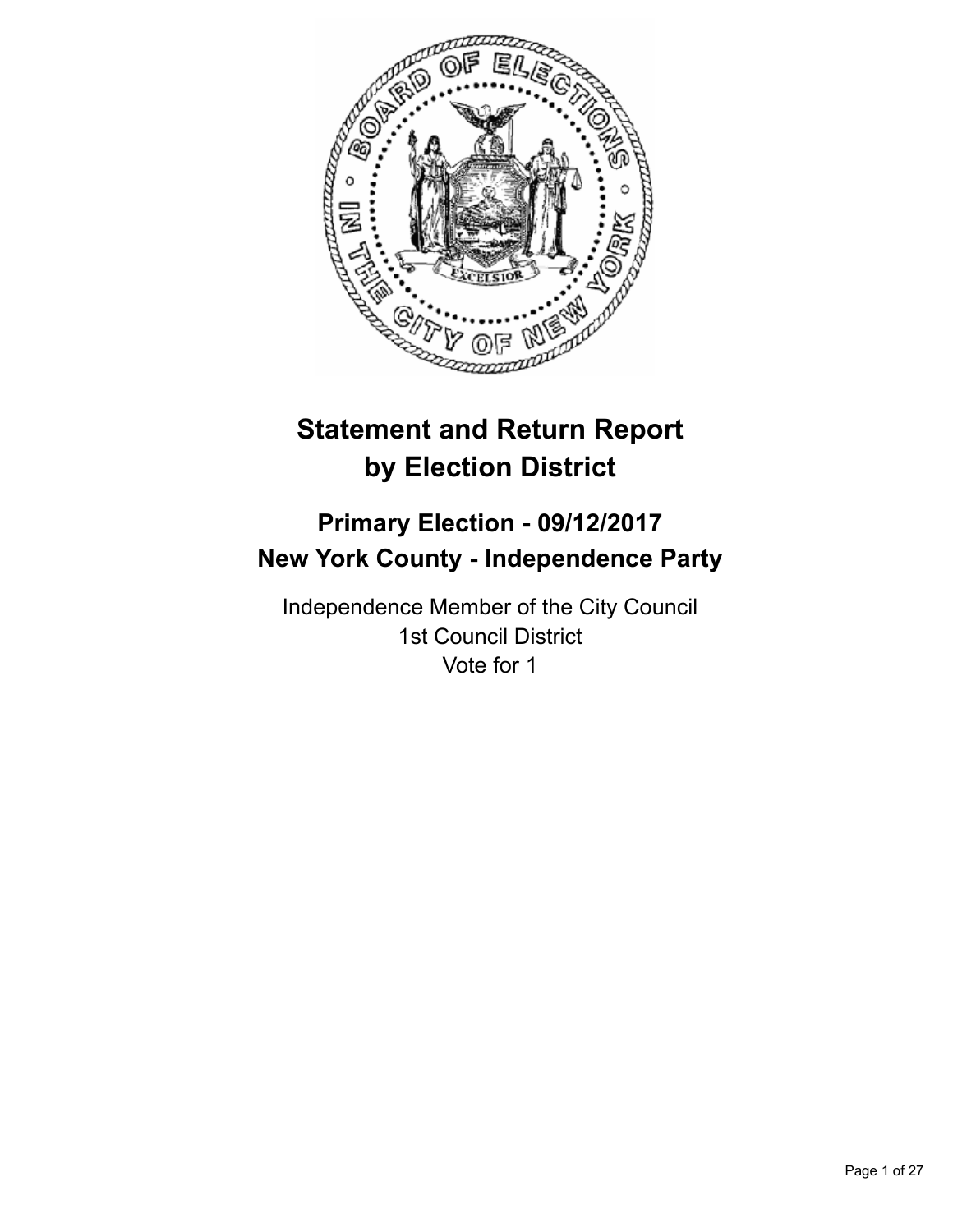

| <b>Total Applicable Ballots</b>                          | n            |
|----------------------------------------------------------|--------------|
| Less - Inapplicable Federal/Special Presidential Ballots | $\Omega$     |
| <b>Total Ballots</b>                                     | $\mathbf{0}$ |
| AFFIDAVIT                                                | $\Omega$     |
| <b>ABSENTEE / MILITARY</b>                               | $\Omega$     |
| MANUALLY COUNTED EMERGENCY                               | 0            |
| PUBLIC COUNTER                                           | 0            |

#### **002/65**

| <b>Total Applicable Ballots</b>                          | 0            |
|----------------------------------------------------------|--------------|
|                                                          |              |
| Less - Inapplicable Federal/Special Presidential Ballots | $\Omega$     |
| <b>Total Ballots</b>                                     | $\mathbf{0}$ |
| AFFIDAVIT                                                | $\Omega$     |
| ABSENTEE / MILITARY                                      | $\Omega$     |
| MANUALLY COUNTED EMERGENCY                               | 0            |
| PUBLIC COUNTER                                           |              |
|                                                          |              |

#### **003/65**

| <b>Total Applicable Ballots</b>                          | 0        |
|----------------------------------------------------------|----------|
| Less - Inapplicable Federal/Special Presidential Ballots |          |
| <b>Total Ballots</b>                                     | 0        |
| AFFIDAVIT                                                | 0        |
| ABSENTEE / MILITARY                                      | $\Omega$ |
| MANUALLY COUNTED EMERGENCY                               | $\Omega$ |
| PUBLIC COUNTER                                           |          |

#### **004/65**

| <sup>0</sup> |
|--------------|
|              |
| 0            |
| 0            |
| 0            |
|              |
|              |

| 0 |
|---|
|   |
|   |
| 0 |
|   |
|   |
| 0 |
|   |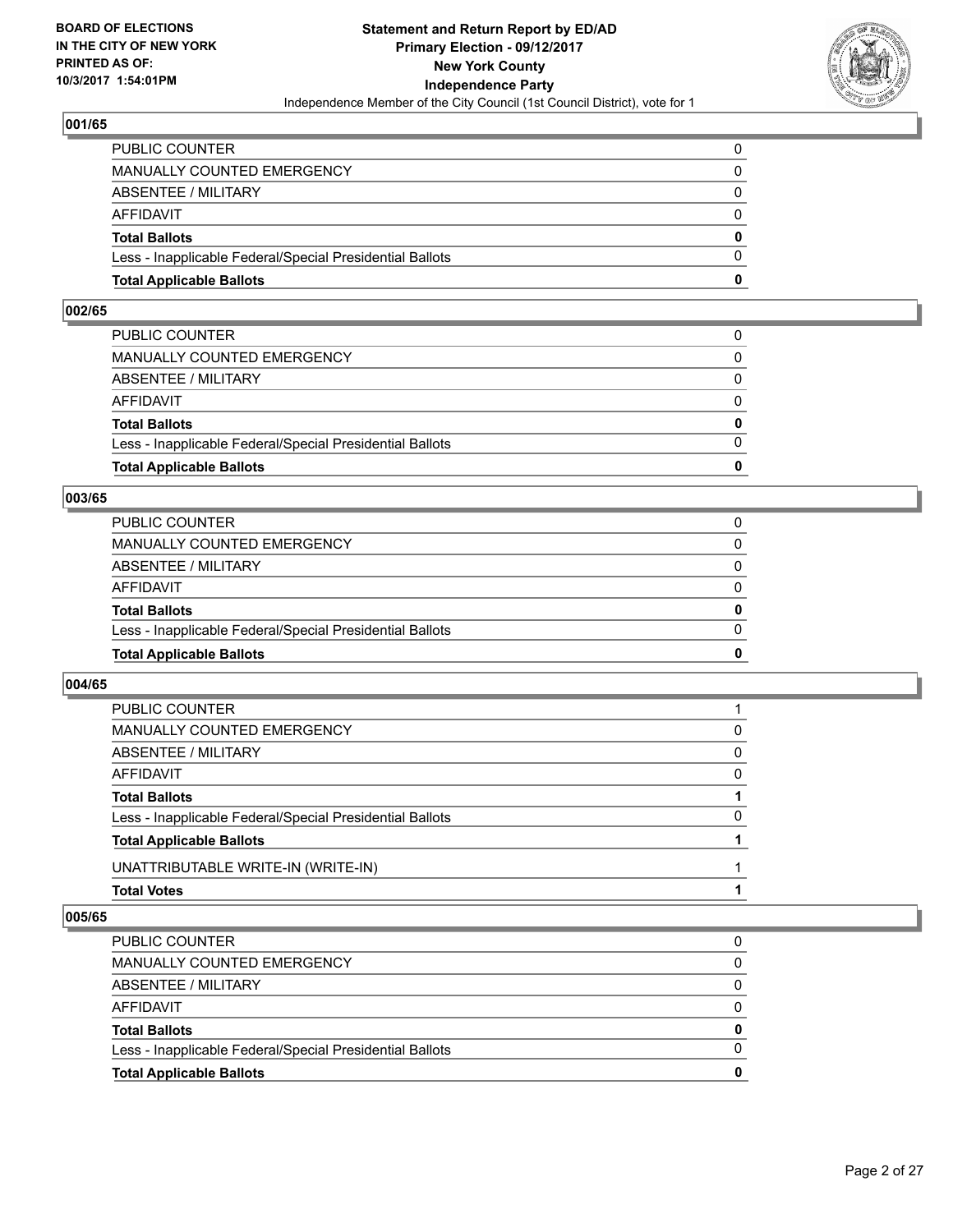

| <b>Total Applicable Ballots</b>                          | 0        |
|----------------------------------------------------------|----------|
| Less - Inapplicable Federal/Special Presidential Ballots | $\Omega$ |
| <b>Total Ballots</b>                                     | 0        |
| AFFIDAVIT                                                | $\Omega$ |
| <b>ABSENTEE / MILITARY</b>                               | $\Omega$ |
| MANUALLY COUNTED EMERGENCY                               | 0        |
| PUBLIC COUNTER                                           | 0        |

#### **007/65**

| PUBLIC COUNTER                                           | 0        |
|----------------------------------------------------------|----------|
| MANUALLY COUNTED EMERGENCY                               | $\Omega$ |
| ABSENTEE / MILITARY                                      | $\Omega$ |
| AFFIDAVIT                                                |          |
| <b>Total Ballots</b>                                     |          |
| Less - Inapplicable Federal/Special Presidential Ballots | $\Omega$ |
| <b>Total Applicable Ballots</b>                          |          |
| MARGARET S. CHIN (WRITE-IN)                              |          |
| <b>Total Votes</b>                                       |          |

#### **008/65**

| PUBLIC COUNTER                                           | 0            |
|----------------------------------------------------------|--------------|
|                                                          |              |
| MANUALLY COUNTED EMERGENCY                               | $\Omega$     |
|                                                          |              |
| ABSENTEE / MILITARY                                      | $\Omega$     |
|                                                          |              |
| AFFIDAVIT                                                | $\Omega$     |
| <b>Total Ballots</b>                                     | $\mathbf{0}$ |
|                                                          |              |
| Less - Inapplicable Federal/Special Presidential Ballots | $\Omega$     |
|                                                          |              |
| <b>Total Applicable Ballots</b>                          | 0            |
|                                                          |              |

# **009/65**

| PUBLIC COUNTER                                           | 0            |
|----------------------------------------------------------|--------------|
| MANUALLY COUNTED EMERGENCY                               | 0            |
| ABSENTEE / MILITARY                                      | $\Omega$     |
| AFFIDAVIT                                                | $\Omega$     |
| <b>Total Ballots</b>                                     | $\mathbf{0}$ |
| Less - Inapplicable Federal/Special Presidential Ballots | $\Omega$     |
| <b>Total Applicable Ballots</b>                          | 0            |
|                                                          |              |

| 0 |
|---|
| 0 |
|   |
|   |
| 0 |
|   |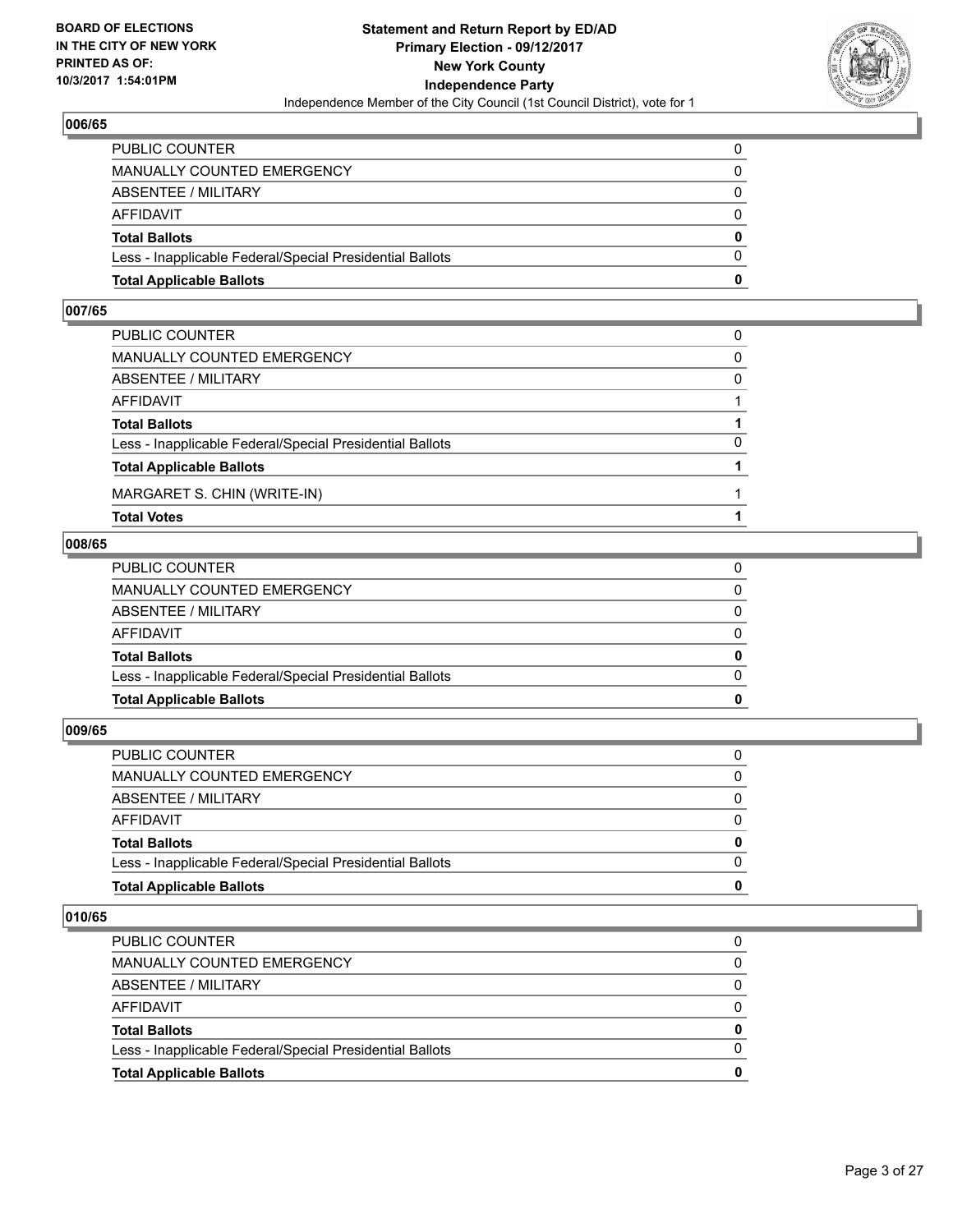

| <b>Total Applicable Ballots</b>                          | 0            |
|----------------------------------------------------------|--------------|
| Less - Inapplicable Federal/Special Presidential Ballots | $\Omega$     |
| <b>Total Ballots</b>                                     | $\mathbf{0}$ |
| AFFIDAVIT                                                | $\Omega$     |
| <b>ABSENTEE / MILITARY</b>                               | $\Omega$     |
| <b>MANUALLY COUNTED EMERGENCY</b>                        | 0            |
| PUBLIC COUNTER                                           | 0            |

#### **012/65**

| PUBLIC COUNTER                                           |          |
|----------------------------------------------------------|----------|
| MANUALLY COUNTED EMERGENCY                               | $\Omega$ |
| ABSENTEE / MILITARY                                      |          |
| AFFIDAVIT                                                | $\Omega$ |
| <b>Total Ballots</b>                                     |          |
| Less - Inapplicable Federal/Special Presidential Ballots | $\Omega$ |
| <b>Total Applicable Ballots</b>                          |          |
| AARON S. FOLDENAUER (WRITE-IN)                           |          |
| <b>Total Votes</b>                                       |          |

## **013/65**

| <b>Total Applicable Ballots</b>                          | 0            |
|----------------------------------------------------------|--------------|
| Less - Inapplicable Federal/Special Presidential Ballots | $\Omega$     |
| <b>Total Ballots</b>                                     | $\mathbf{0}$ |
| AFFIDAVIT                                                | $\Omega$     |
| ABSENTEE / MILITARY                                      | $\Omega$     |
| MANUALLY COUNTED EMERGENCY                               | $\mathbf{0}$ |
| PUBLIC COUNTER                                           |              |
|                                                          |              |

# **014/65**

| PUBLIC COUNTER                                           | 0            |
|----------------------------------------------------------|--------------|
| MANUALLY COUNTED EMERGENCY                               | 0            |
| ABSENTEE / MILITARY                                      | $\Omega$     |
| AFFIDAVIT                                                | $\Omega$     |
| <b>Total Ballots</b>                                     | $\mathbf{0}$ |
| Less - Inapplicable Federal/Special Presidential Ballots | $\Omega$     |
| <b>Total Applicable Ballots</b>                          | 0            |
|                                                          |              |

| <b>Total Applicable Ballots</b>                          |   |
|----------------------------------------------------------|---|
| Less - Inapplicable Federal/Special Presidential Ballots |   |
| <b>Total Ballots</b>                                     | 0 |
| AFFIDAVIT                                                | 0 |
| ABSENTEE / MILITARY                                      |   |
| MANUALLY COUNTED EMERGENCY                               |   |
| <b>PUBLIC COUNTER</b>                                    | 0 |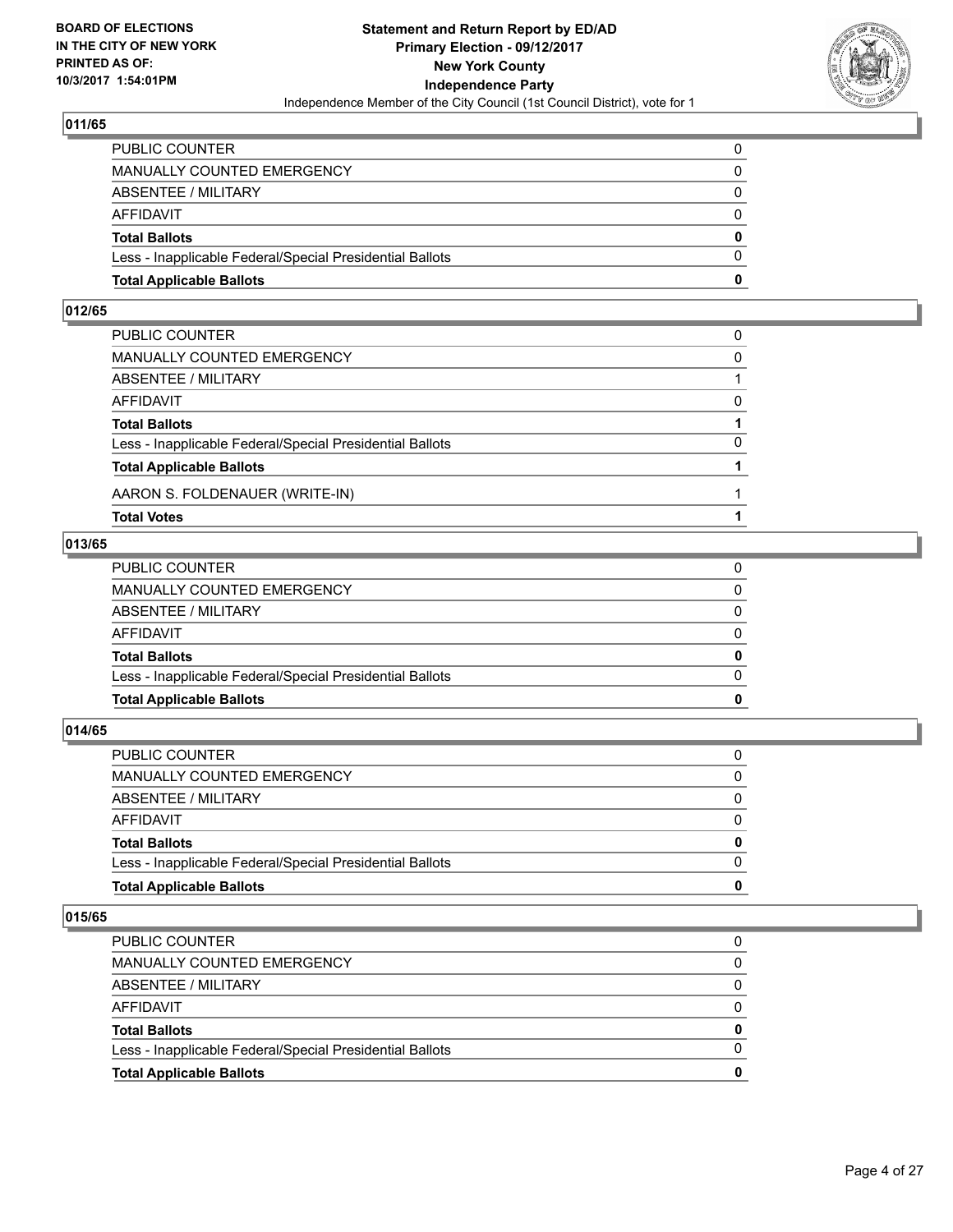

| <b>Total Applicable Ballots</b>                          | o            |
|----------------------------------------------------------|--------------|
| Less - Inapplicable Federal/Special Presidential Ballots | 0            |
| <b>Total Ballots</b>                                     | $\mathbf{0}$ |
| <b>AFFIDAVIT</b>                                         | $\Omega$     |
| <b>ABSENTEE / MILITARY</b>                               | 0            |
| <b>MANUALLY COUNTED EMERGENCY</b>                        | $\Omega$     |
| PUBLIC COUNTER                                           | 0            |

#### **017/65**

| <b>Total Applicable Ballots</b>                          | 0            |
|----------------------------------------------------------|--------------|
| Less - Inapplicable Federal/Special Presidential Ballots | $\Omega$     |
| <b>Total Ballots</b>                                     | $\mathbf{0}$ |
| AFFIDAVIT                                                | $\Omega$     |
| ABSENTEE / MILITARY                                      | $\Omega$     |
| MANUALLY COUNTED EMERGENCY                               | $\Omega$     |
| PUBLIC COUNTER                                           |              |

#### **018/65**

| PUBLIC COUNTER                                           |          |
|----------------------------------------------------------|----------|
| <b>MANUALLY COUNTED EMERGENCY</b>                        | 0        |
| ABSENTEE / MILITARY                                      | 0        |
| <b>AFFIDAVIT</b>                                         | $\Omega$ |
| <b>Total Ballots</b>                                     |          |
| Less - Inapplicable Federal/Special Presidential Ballots | 0        |
| <b>Total Applicable Ballots</b>                          |          |
| CAROLINA RIVERA (WRITE-IN)                               |          |
| <b>Total Votes</b>                                       |          |

# **019/65**

| <b>Total Applicable Ballots</b>                          | $\bf{0}$     |
|----------------------------------------------------------|--------------|
| Less - Inapplicable Federal/Special Presidential Ballots | $\Omega$     |
| <b>Total Ballots</b>                                     | $\bf{0}$     |
| AFFIDAVIT                                                | 0            |
| ABSENTEE / MILITARY                                      | $\Omega$     |
| MANUALLY COUNTED EMERGENCY                               | $\mathbf{0}$ |
| PUBLIC COUNTER                                           | 0            |
|                                                          |              |

| 0 |
|---|
| 0 |
| 0 |
|   |
| 0 |
|   |
|   |
|   |
|   |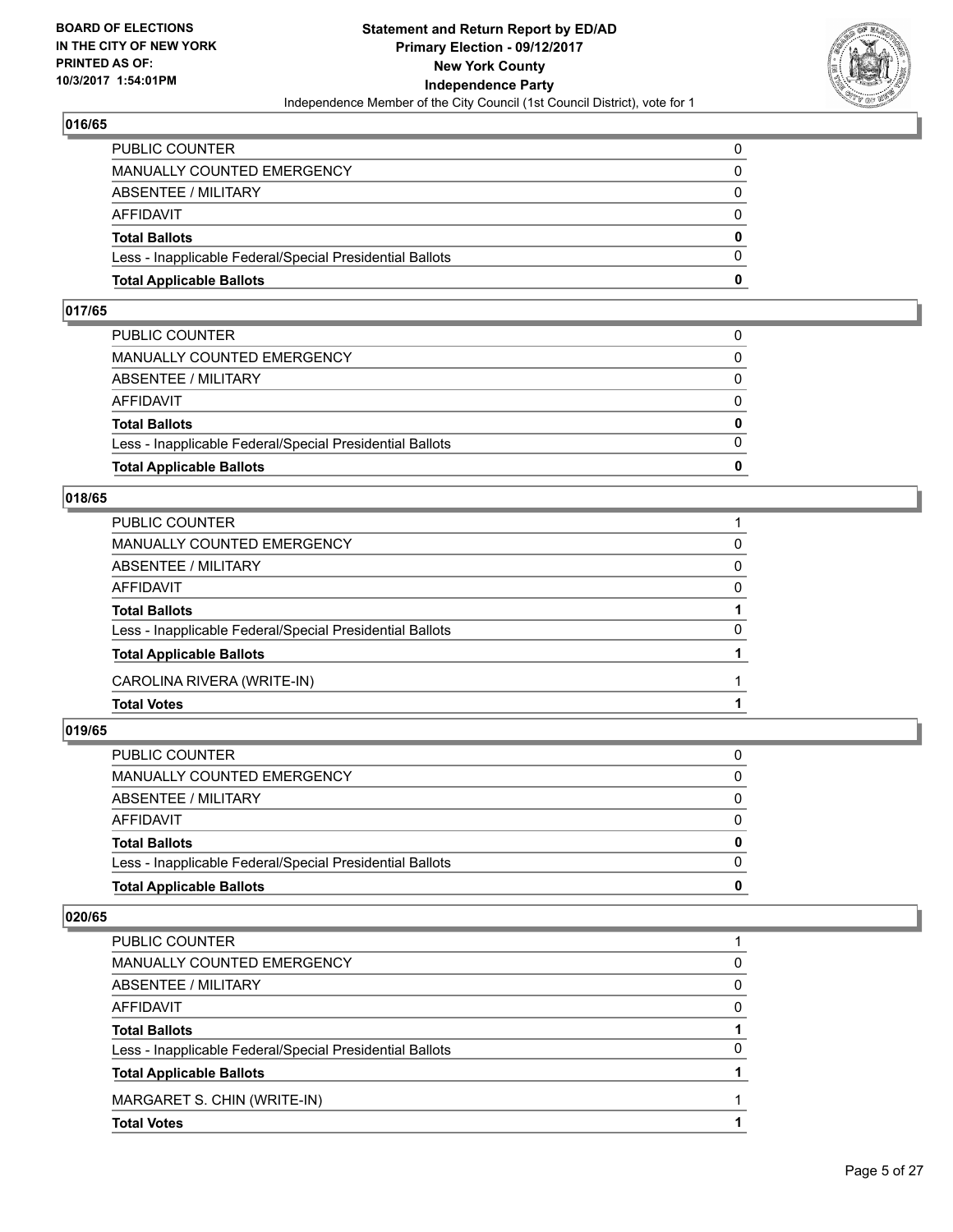

| <b>Total Applicable Ballots</b>                          | 0        |
|----------------------------------------------------------|----------|
| Less - Inapplicable Federal/Special Presidential Ballots | $\Omega$ |
| <b>Total Ballots</b>                                     | $\bf{0}$ |
| <b>AFFIDAVIT</b>                                         | 0        |
| <b>ABSENTEE / MILITARY</b>                               | $\Omega$ |
| <b>MANUALLY COUNTED EMERGENCY</b>                        | $\Omega$ |
| PUBLIC COUNTER                                           |          |

#### **022/65**

| <b>Total Applicable Ballots</b>                          | 0            |
|----------------------------------------------------------|--------------|
|                                                          |              |
| Less - Inapplicable Federal/Special Presidential Ballots | $\Omega$     |
| <b>Total Ballots</b>                                     | $\mathbf{0}$ |
| AFFIDAVIT                                                | $\Omega$     |
| ABSENTEE / MILITARY                                      | $\Omega$     |
| MANUALLY COUNTED EMERGENCY                               | 0            |
| PUBLIC COUNTER                                           |              |
|                                                          |              |

#### **023/65**

| <b>Total Applicable Ballots</b>                          | 0        |
|----------------------------------------------------------|----------|
| Less - Inapplicable Federal/Special Presidential Ballots | 0        |
| <b>Total Ballots</b>                                     | 0        |
| AFFIDAVIT                                                | 0        |
| <b>ABSENTEE / MILITARY</b>                               | $\Omega$ |
| MANUALLY COUNTED EMERGENCY                               |          |
| PUBLIC COUNTER                                           |          |

#### **024/65**

| <b>Total Votes</b>                                       | 2           |
|----------------------------------------------------------|-------------|
| MARGARET S. CHIN (WRITE-IN)                              |             |
| CHRISTOPHER MARTE (WRITE-IN)                             |             |
| <b>Total Applicable Ballots</b>                          | 2           |
| Less - Inapplicable Federal/Special Presidential Ballots | 0           |
| <b>Total Ballots</b>                                     | $\mathbf 2$ |
| AFFIDAVIT                                                | 0           |
| ABSENTEE / MILITARY                                      | 0           |
| MANUALLY COUNTED EMERGENCY                               | 0           |
| PUBLIC COUNTER                                           | 2           |

| <b>Total Applicable Ballots</b>                          |   |
|----------------------------------------------------------|---|
| Less - Inapplicable Federal/Special Presidential Ballots | O |
| <b>Total Ballots</b>                                     | 0 |
| AFFIDAVIT                                                | 0 |
| ABSENTEE / MILITARY                                      | 0 |
| MANUALLY COUNTED EMERGENCY                               |   |
| <b>PUBLIC COUNTER</b>                                    |   |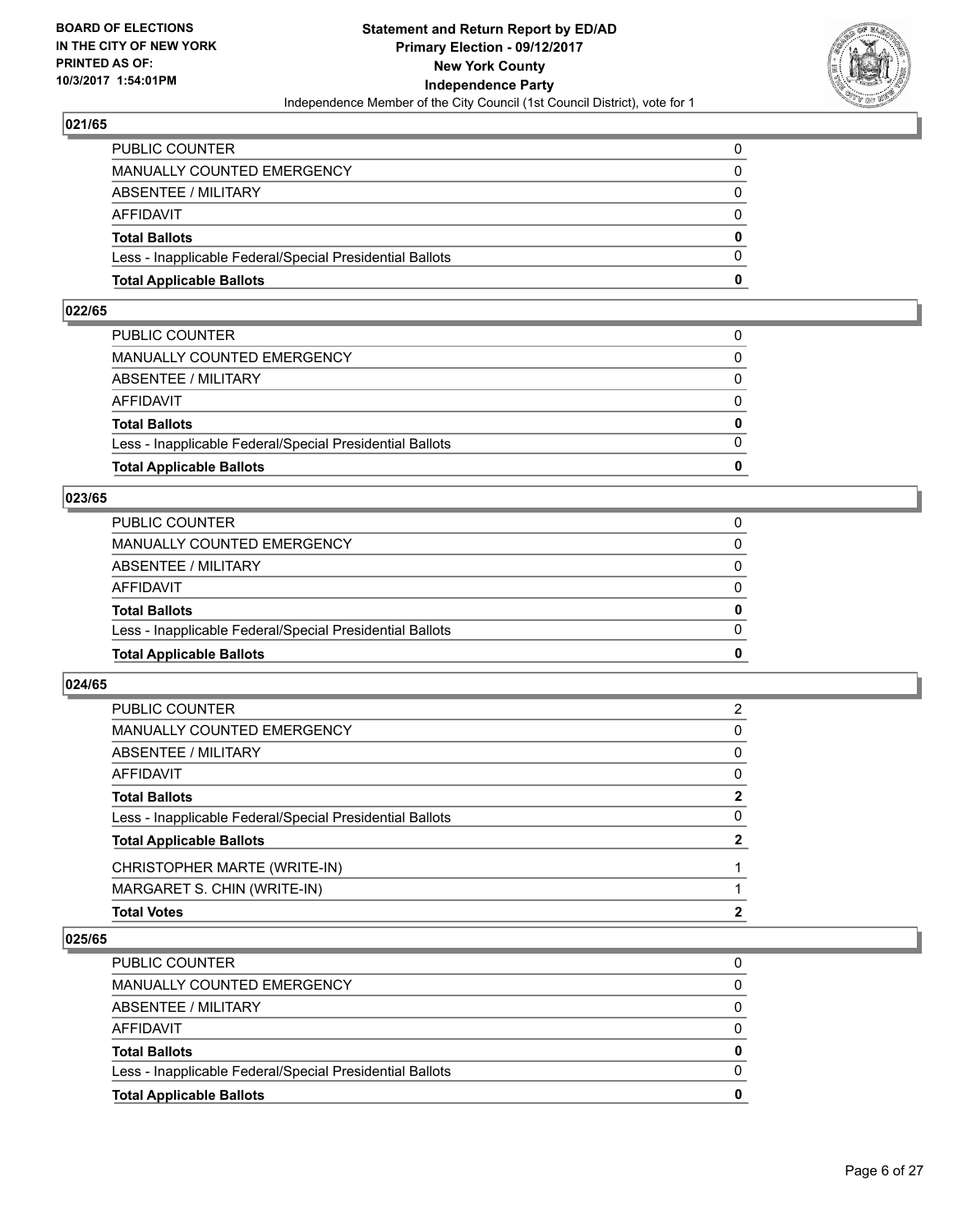

| <b>Total Applicable Ballots</b>                          | o        |
|----------------------------------------------------------|----------|
| Less - Inapplicable Federal/Special Presidential Ballots | 0        |
| <b>Total Ballots</b>                                     | $\bf{0}$ |
| <b>AFFIDAVIT</b>                                         | $\Omega$ |
| <b>ABSENTEE / MILITARY</b>                               | 0        |
| <b>MANUALLY COUNTED EMERGENCY</b>                        | $\Omega$ |
| PUBLIC COUNTER                                           | 0        |

#### **027/65**

| PUBLIC COUNTER                                           | 0            |
|----------------------------------------------------------|--------------|
| MANUALLY COUNTED EMERGENCY                               | 0            |
| ABSENTEE / MILITARY                                      | $\Omega$     |
| AFFIDAVIT                                                | $\Omega$     |
| <b>Total Ballots</b>                                     | $\mathbf{0}$ |
| Less - Inapplicable Federal/Special Presidential Ballots | $\Omega$     |
| <b>Total Applicable Ballots</b>                          | 0            |
|                                                          |              |

#### **028/65**

| <b>Total Applicable Ballots</b>                          | 0        |
|----------------------------------------------------------|----------|
| Less - Inapplicable Federal/Special Presidential Ballots | $\Omega$ |
| <b>Total Ballots</b>                                     | 0        |
| <b>AFFIDAVIT</b>                                         | 0        |
| ABSENTEE / MILITARY                                      | $\Omega$ |
| <b>MANUALLY COUNTED EMERGENCY</b>                        | 0        |
| PUBLIC COUNTER                                           |          |

#### **029/65**

| <b>Total Applicable Ballots</b>                          | 0        |
|----------------------------------------------------------|----------|
| Less - Inapplicable Federal/Special Presidential Ballots |          |
| <b>Total Ballots</b>                                     | $\bf{0}$ |
| <b>AFFIDAVIT</b>                                         |          |
| ABSENTEE / MILITARY                                      | 0        |
| MANUALLY COUNTED EMERGENCY                               | 0        |
| <b>PUBLIC COUNTER</b>                                    | 0        |

| <b>Total Applicable Ballots</b>                          |   |
|----------------------------------------------------------|---|
| Less - Inapplicable Federal/Special Presidential Ballots |   |
| <b>Total Ballots</b>                                     | 0 |
| AFFIDAVIT                                                |   |
| ABSENTEE / MILITARY                                      |   |
| MANUALLY COUNTED EMERGENCY                               |   |
| <b>PUBLIC COUNTER</b>                                    |   |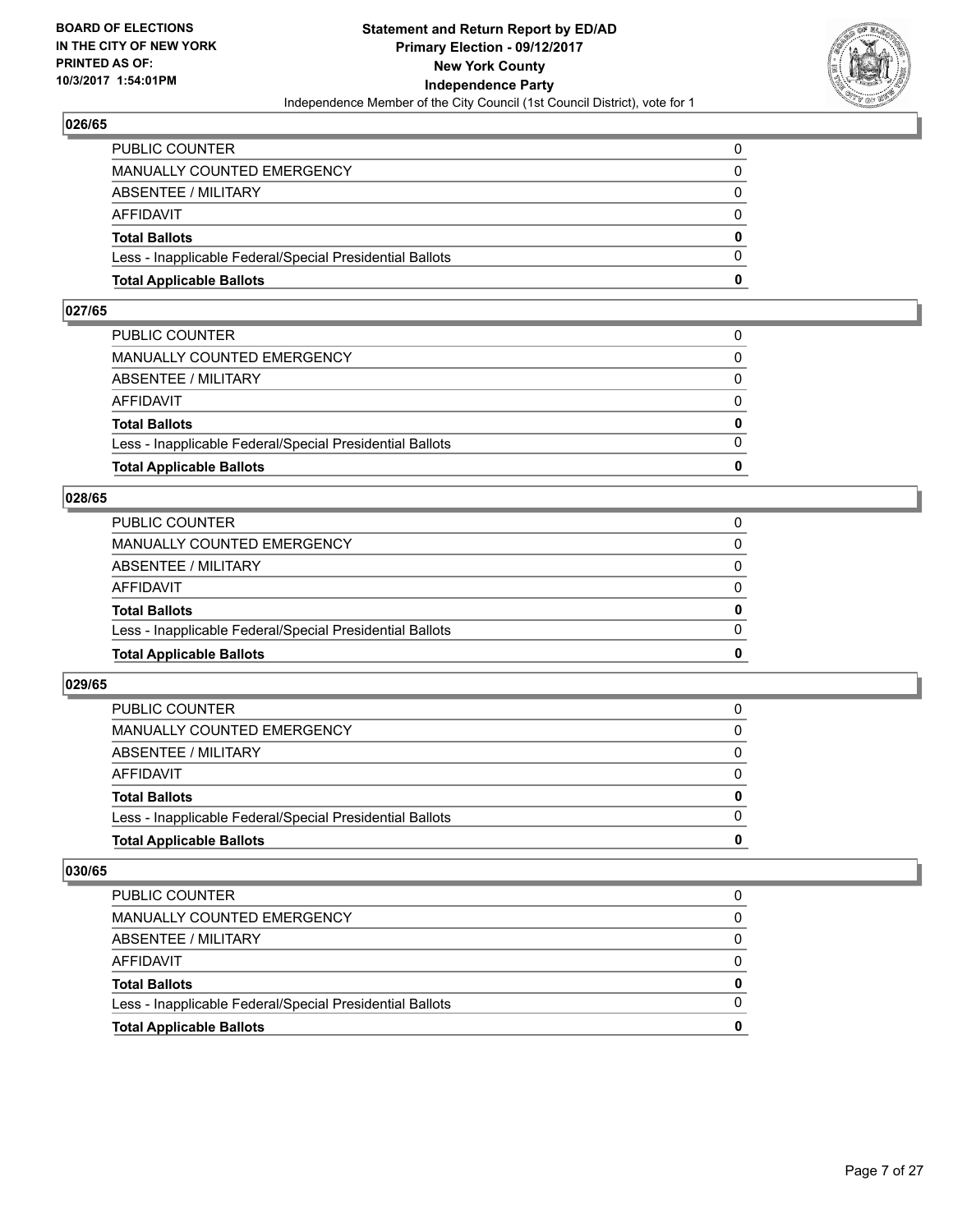

| <b>Total Applicable Ballots</b>                          | n        |
|----------------------------------------------------------|----------|
| Less - Inapplicable Federal/Special Presidential Ballots | $\Omega$ |
| <b>Total Ballots</b>                                     | $\bf{0}$ |
| AFFIDAVIT                                                | $\Omega$ |
| <b>ABSENTEE / MILITARY</b>                               | $\Omega$ |
| MANUALLY COUNTED EMERGENCY                               | 0        |
| PUBLIC COUNTER                                           | 0        |

#### **032/65**

| <b>Total Applicable Ballots</b>                          | 0            |
|----------------------------------------------------------|--------------|
|                                                          |              |
| Less - Inapplicable Federal/Special Presidential Ballots | $\Omega$     |
| <b>Total Ballots</b>                                     | $\mathbf{0}$ |
| AFFIDAVIT                                                | $\Omega$     |
| ABSENTEE / MILITARY                                      | $\Omega$     |
| MANUALLY COUNTED EMERGENCY                               | 0            |
| PUBLIC COUNTER                                           |              |
|                                                          |              |

#### **033/65**

| <b>Total Applicable Ballots</b>                          | 0        |
|----------------------------------------------------------|----------|
| Less - Inapplicable Federal/Special Presidential Ballots | $\Omega$ |
| <b>Total Ballots</b>                                     | 0        |
| <b>AFFIDAVIT</b>                                         | 0        |
| ABSENTEE / MILITARY                                      | $\Omega$ |
| MANUALLY COUNTED EMERGENCY                               | 0        |
| <b>PUBLIC COUNTER</b>                                    |          |

#### **034/65**

| <b>Total Applicable Ballots</b>                          | 0        |
|----------------------------------------------------------|----------|
| Less - Inapplicable Federal/Special Presidential Ballots |          |
| <b>Total Ballots</b>                                     | $\bf{0}$ |
| <b>AFFIDAVIT</b>                                         |          |
| ABSENTEE / MILITARY                                      | 0        |
| MANUALLY COUNTED EMERGENCY                               | 0        |
| <b>PUBLIC COUNTER</b>                                    | 0        |

| <b>Total Applicable Ballots</b>                          | 0 |
|----------------------------------------------------------|---|
| Less - Inapplicable Federal/Special Presidential Ballots |   |
| <b>Total Ballots</b>                                     | 0 |
| AFFIDAVIT                                                |   |
| ABSENTEE / MILITARY                                      |   |
| <b>MANUALLY COUNTED EMERGENCY</b>                        | 0 |
| PUBLIC COUNTER                                           |   |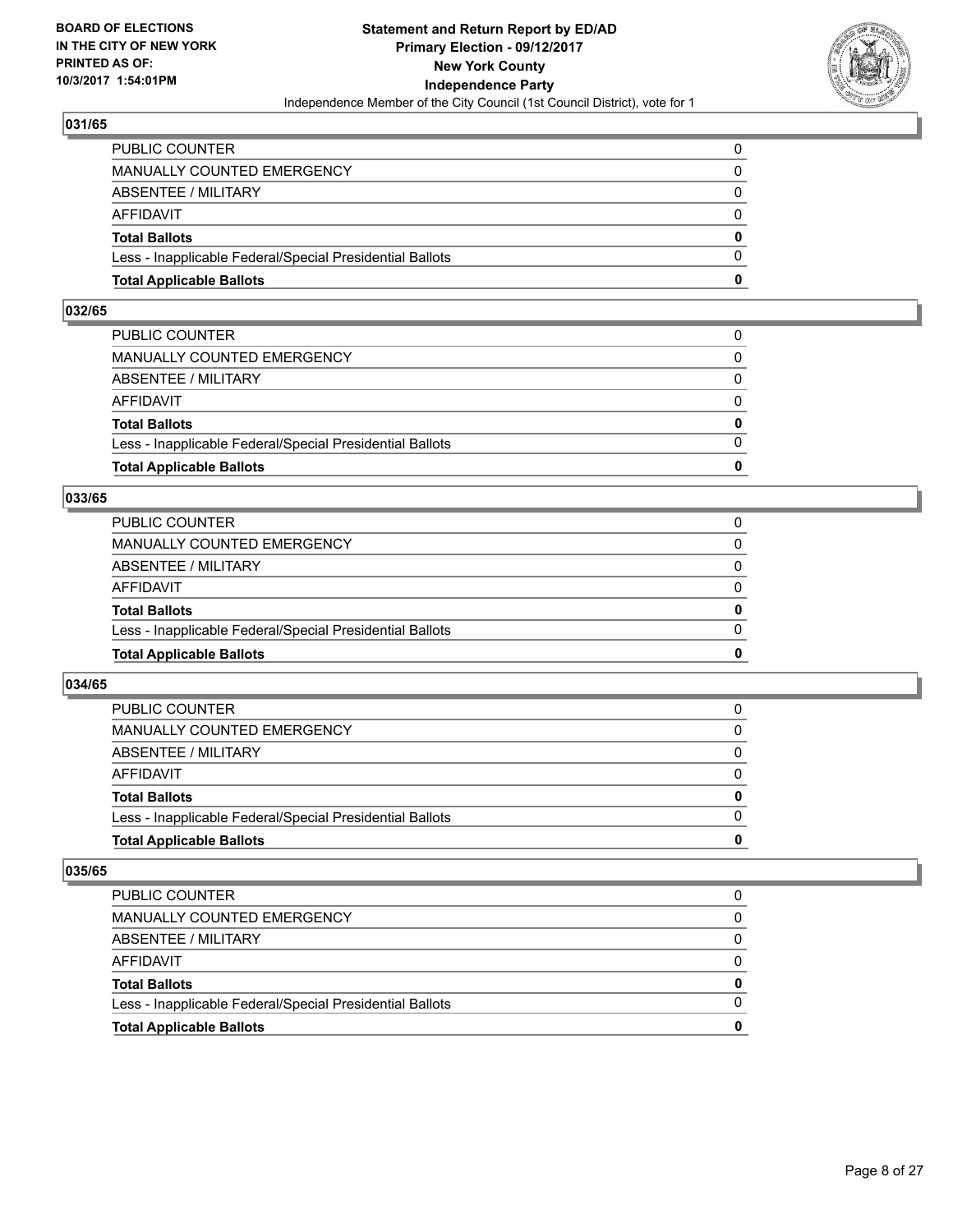

| <b>Total Applicable Ballots</b>                          | 0        |
|----------------------------------------------------------|----------|
| Less - Inapplicable Federal/Special Presidential Ballots | $\Omega$ |
| <b>Total Ballots</b>                                     | 0        |
| AFFIDAVIT                                                | $\Omega$ |
| <b>ABSENTEE / MILITARY</b>                               | $\Omega$ |
| MANUALLY COUNTED EMERGENCY                               | 0        |
| PUBLIC COUNTER                                           | 0        |

## **037/65**

| PUBLIC COUNTER                                           |          |
|----------------------------------------------------------|----------|
| MANUALLY COUNTED EMERGENCY                               | 0        |
| ABSENTEE / MILITARY                                      | $\Omega$ |
| AFFIDAVIT                                                | $\Omega$ |
| <b>Total Ballots</b>                                     |          |
| Less - Inapplicable Federal/Special Presidential Ballots | $\Omega$ |
| <b>Total Applicable Ballots</b>                          |          |
| UNATTRIBUTABLE WRITE-IN (WRITE-IN)                       |          |
| <b>Total Votes</b>                                       |          |

#### **038/65**

| PUBLIC COUNTER                                           | 0            |
|----------------------------------------------------------|--------------|
|                                                          |              |
| MANUALLY COUNTED EMERGENCY                               | $\Omega$     |
|                                                          |              |
| ABSENTEE / MILITARY                                      | $\Omega$     |
|                                                          |              |
| AFFIDAVIT                                                | $\Omega$     |
| <b>Total Ballots</b>                                     | $\mathbf{0}$ |
|                                                          |              |
| Less - Inapplicable Federal/Special Presidential Ballots | $\Omega$     |
|                                                          |              |
| <b>Total Applicable Ballots</b>                          | 0            |
|                                                          |              |

# **039/65**

| PUBLIC COUNTER                                           | 0            |
|----------------------------------------------------------|--------------|
| MANUALLY COUNTED EMERGENCY                               | 0            |
| ABSENTEE / MILITARY                                      | $\Omega$     |
| AFFIDAVIT                                                | $\Omega$     |
| <b>Total Ballots</b>                                     | $\mathbf{0}$ |
| Less - Inapplicable Federal/Special Presidential Ballots | $\Omega$     |
| <b>Total Applicable Ballots</b>                          | 0            |
|                                                          |              |

| 0 |
|---|
| 0 |
|   |
|   |
| 0 |
|   |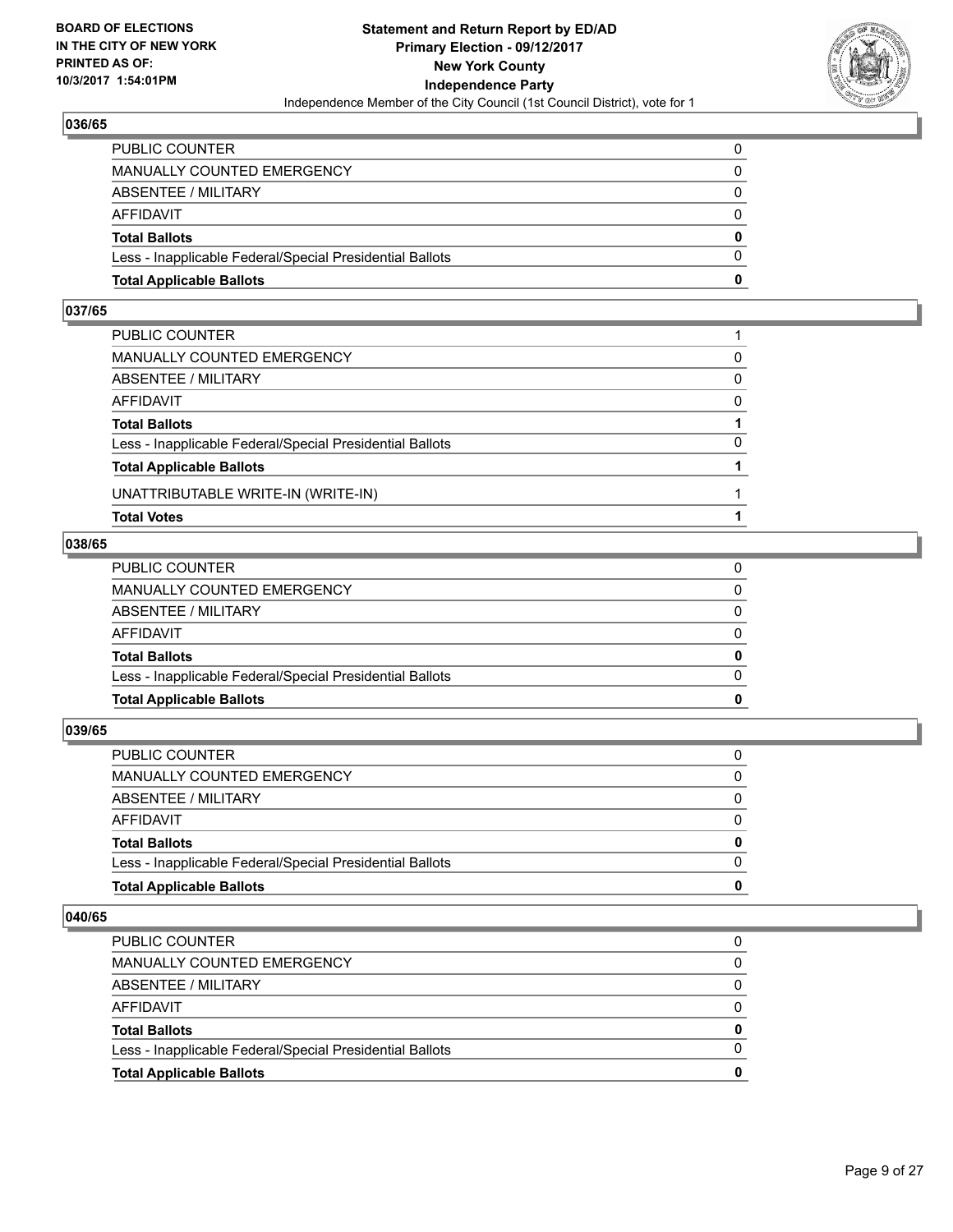

| <b>Total Votes</b>                                       |          |
|----------------------------------------------------------|----------|
| DASHIA IMPERIALE (WRITE-IN)                              |          |
| <b>Total Applicable Ballots</b>                          |          |
| Less - Inapplicable Federal/Special Presidential Ballots | 0        |
| <b>Total Ballots</b>                                     |          |
| <b>AFFIDAVIT</b>                                         | $\Omega$ |
| ABSENTEE / MILITARY                                      |          |
| <b>MANUALLY COUNTED EMERGENCY</b>                        | 0        |
| PUBLIC COUNTER                                           | 0        |

#### **042/65**

| PUBLIC COUNTER                                           | 0        |
|----------------------------------------------------------|----------|
|                                                          |          |
| MANUALLY COUNTED EMERGENCY                               | $\Omega$ |
|                                                          |          |
| ABSENTEE / MILITARY                                      | $\Omega$ |
|                                                          |          |
| AFFIDAVIT                                                | $\Omega$ |
| <b>Total Ballots</b>                                     | $\bf{0}$ |
|                                                          |          |
| Less - Inapplicable Federal/Special Presidential Ballots | $\Omega$ |
|                                                          |          |
| <b>Total Applicable Ballots</b>                          | $\Omega$ |
|                                                          |          |

#### **046/65**

| PUBLIC COUNTER                                           |          |
|----------------------------------------------------------|----------|
| MANUALLY COUNTED EMERGENCY                               | 0        |
| ABSENTEE / MILITARY                                      | 0        |
| AFFIDAVIT                                                | $\Omega$ |
| <b>Total Ballots</b>                                     |          |
| Less - Inapplicable Federal/Special Presidential Ballots | 0        |
| <b>Total Applicable Ballots</b>                          |          |
| CHRISTOPHER MARTE (WRITE-IN)                             |          |
| <b>Total Votes</b>                                       |          |
|                                                          |          |

| PUBLIC COUNTER                                           | 2            |
|----------------------------------------------------------|--------------|
| MANUALLY COUNTED EMERGENCY                               | $\mathbf{0}$ |
| ABSENTEE / MILITARY                                      | $\mathbf{0}$ |
| AFFIDAVIT                                                | $\mathbf{0}$ |
| <b>Total Ballots</b>                                     | $\mathbf{2}$ |
| Less - Inapplicable Federal/Special Presidential Ballots | $\Omega$     |
| <b>Total Applicable Ballots</b>                          | $\mathbf{2}$ |
| UNATTRIBUTABLE WRITE-IN (WRITE-IN)                       | 2            |
| <b>Total Votes</b>                                       | $\mathbf{2}$ |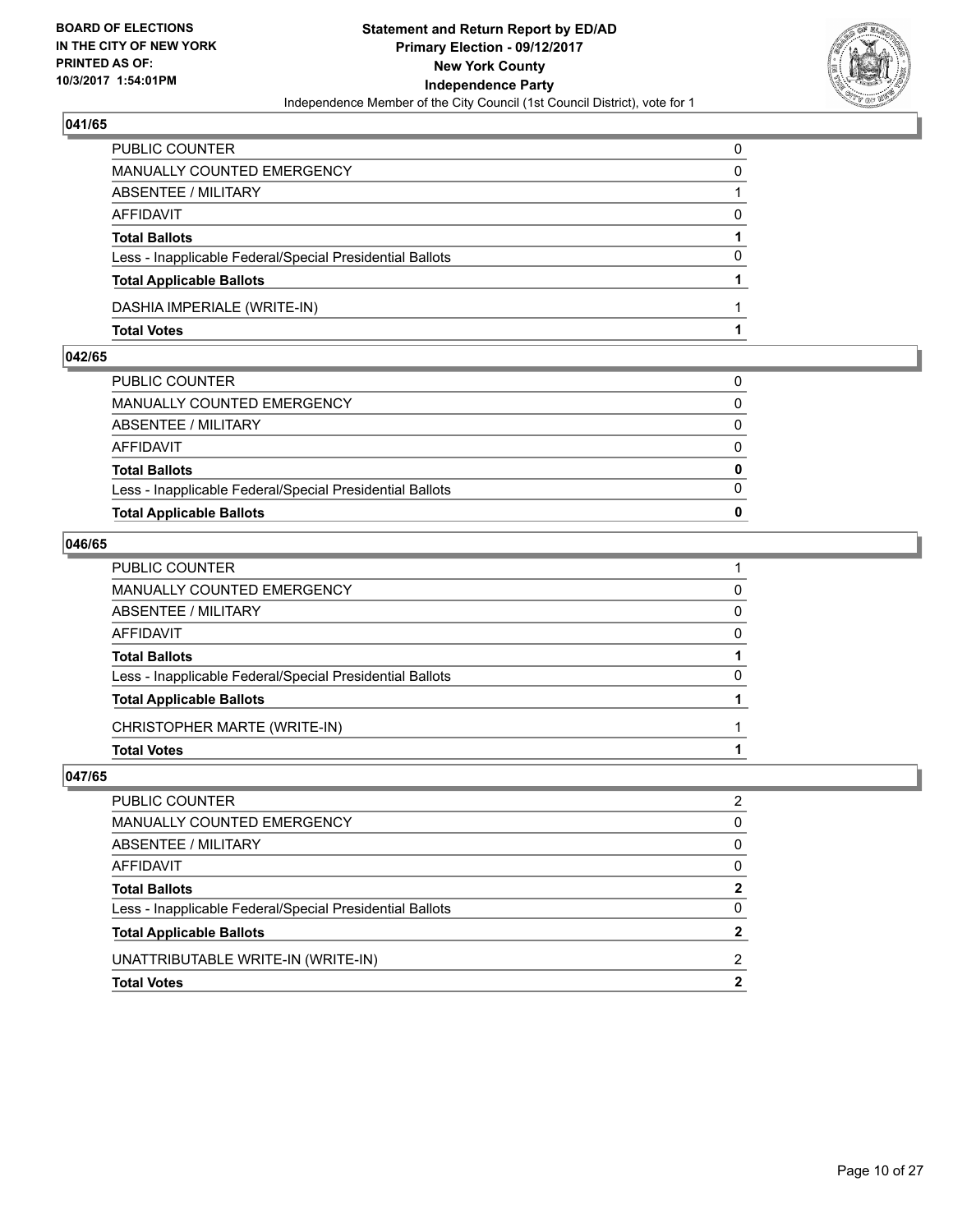

| <b>Total Applicable Ballots</b>                          | n        |
|----------------------------------------------------------|----------|
| Less - Inapplicable Federal/Special Presidential Ballots | $\Omega$ |
| <b>Total Ballots</b>                                     | $\bf{0}$ |
| AFFIDAVIT                                                | $\Omega$ |
| <b>ABSENTEE / MILITARY</b>                               | $\Omega$ |
| MANUALLY COUNTED EMERGENCY                               | 0        |
| PUBLIC COUNTER                                           | 0        |

#### **051/65**

| PUBLIC COUNTER                                           | 0            |
|----------------------------------------------------------|--------------|
|                                                          |              |
| MANUALLY COUNTED EMERGENCY                               | 0            |
|                                                          |              |
| ABSENTEE / MILITARY                                      | $\Omega$     |
|                                                          |              |
|                                                          |              |
| AFFIDAVIT                                                | $\Omega$     |
|                                                          |              |
| <b>Total Ballots</b>                                     | $\mathbf{0}$ |
|                                                          |              |
| Less - Inapplicable Federal/Special Presidential Ballots | $\Omega$     |
|                                                          |              |
| <b>Total Applicable Ballots</b>                          | 0            |
|                                                          |              |

#### **052/65**

| <b>Total Votes</b>                                       |          |
|----------------------------------------------------------|----------|
| UNATTRIBUTABLE WRITE-IN (WRITE-IN)                       |          |
| <b>Total Applicable Ballots</b>                          |          |
| Less - Inapplicable Federal/Special Presidential Ballots | 0        |
| <b>Total Ballots</b>                                     |          |
| <b>AFFIDAVIT</b>                                         | $\Omega$ |
| <b>ABSENTEE / MILITARY</b>                               | 0        |
| <b>MANUALLY COUNTED EMERGENCY</b>                        | 0        |
| PUBLIC COUNTER                                           |          |

# **053/65**

| <b>Total Applicable Ballots</b>                          | $\bf{0}$     |
|----------------------------------------------------------|--------------|
| Less - Inapplicable Federal/Special Presidential Ballots | $\Omega$     |
| <b>Total Ballots</b>                                     | $\bf{0}$     |
| AFFIDAVIT                                                | 0            |
| ABSENTEE / MILITARY                                      | $\Omega$     |
| MANUALLY COUNTED EMERGENCY                               | $\mathbf{0}$ |
| PUBLIC COUNTER                                           | 0            |
|                                                          |              |

| 0 |
|---|
| 0 |
| 0 |
|   |
| 0 |
|   |
|   |
|   |
|   |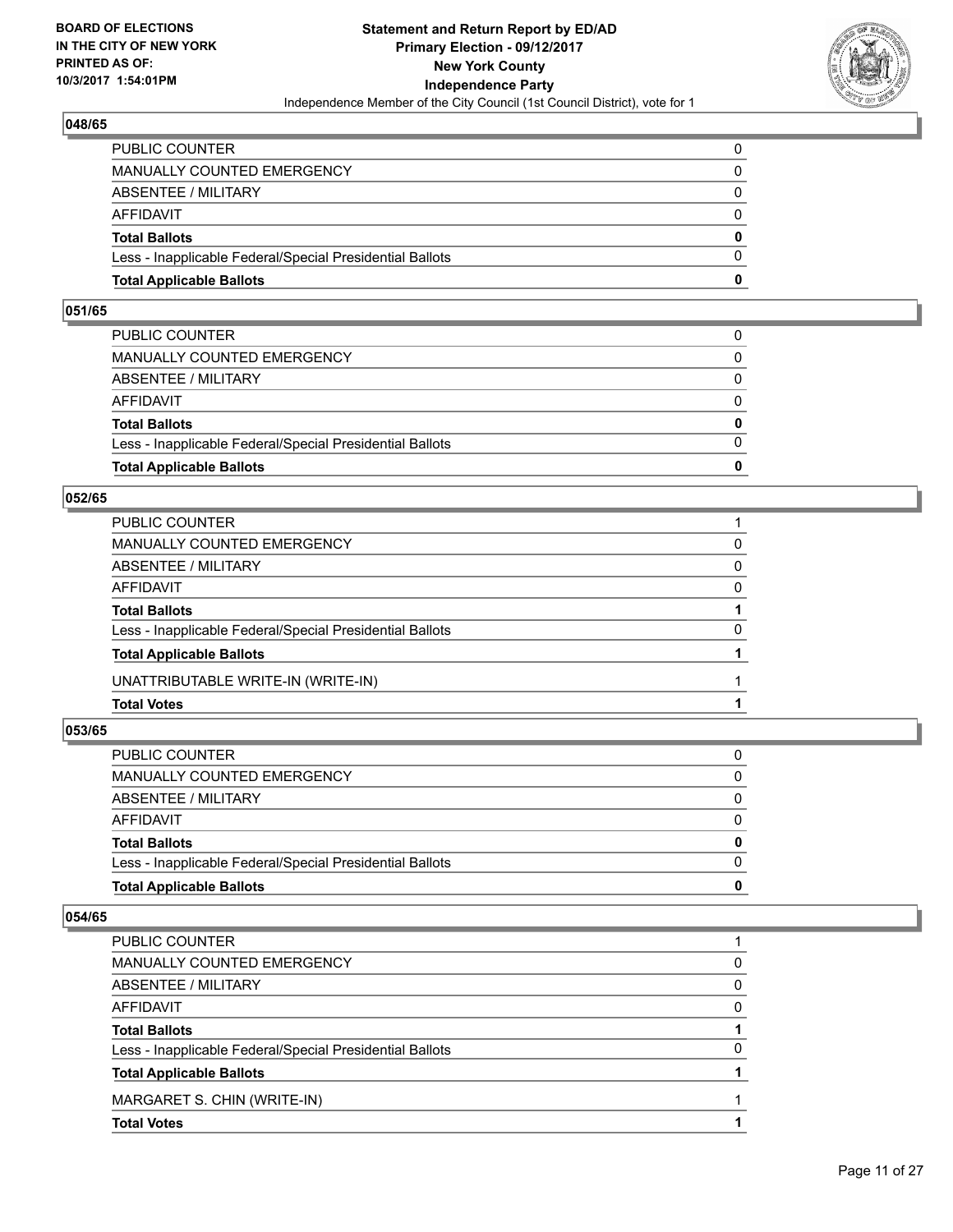

| PUBLIC COUNTER                                           |   |
|----------------------------------------------------------|---|
| MANUALLY COUNTED EMERGENCY                               | 0 |
| ABSENTEE / MILITARY                                      | 0 |
| AFFIDAVIT                                                | 0 |
| <b>Total Ballots</b>                                     |   |
| Less - Inapplicable Federal/Special Presidential Ballots | 0 |
| <b>Total Applicable Ballots</b>                          |   |
| Unrecorded                                               |   |

# **056/65**

| <b>Total Applicable Ballots</b>                          | $\bf{0}$     |
|----------------------------------------------------------|--------------|
| Less - Inapplicable Federal/Special Presidential Ballots | $\Omega$     |
| <b>Total Ballots</b>                                     | $\mathbf{0}$ |
| AFFIDAVIT                                                | $\Omega$     |
| ABSENTEE / MILITARY                                      | $\mathbf{0}$ |
| MANUALLY COUNTED EMERGENCY                               | 0            |
| PUBLIC COUNTER                                           |              |

# **057/65**

| <b>Total Applicable Ballots</b>                          | n        |
|----------------------------------------------------------|----------|
| Less - Inapplicable Federal/Special Presidential Ballots | $\Omega$ |
| <b>Total Ballots</b>                                     | $\bf{0}$ |
| AFFIDAVIT                                                | $\Omega$ |
| ABSENTEE / MILITARY                                      | $\Omega$ |
| MANUALLY COUNTED EMERGENCY                               | 0        |
| PUBLIC COUNTER                                           |          |

#### **058/65**

| <b>Total Applicable Ballots</b>                          | 0        |
|----------------------------------------------------------|----------|
| Less - Inapplicable Federal/Special Presidential Ballots | 0        |
| <b>Total Ballots</b>                                     | 0        |
| AFFIDAVIT                                                | 0        |
| ABSENTEE / MILITARY                                      | $\Omega$ |
| MANUALLY COUNTED EMERGENCY                               | 0        |
| PUBLIC COUNTER                                           |          |

| <b>PUBLIC COUNTER</b>                                    |   |
|----------------------------------------------------------|---|
| MANUALLY COUNTED EMERGENCY                               |   |
| ABSENTEE / MILITARY                                      |   |
| AFFIDAVIT                                                |   |
| <b>Total Ballots</b>                                     | 0 |
| Less - Inapplicable Federal/Special Presidential Ballots |   |
| <b>Total Applicable Ballots</b>                          | o |
|                                                          |   |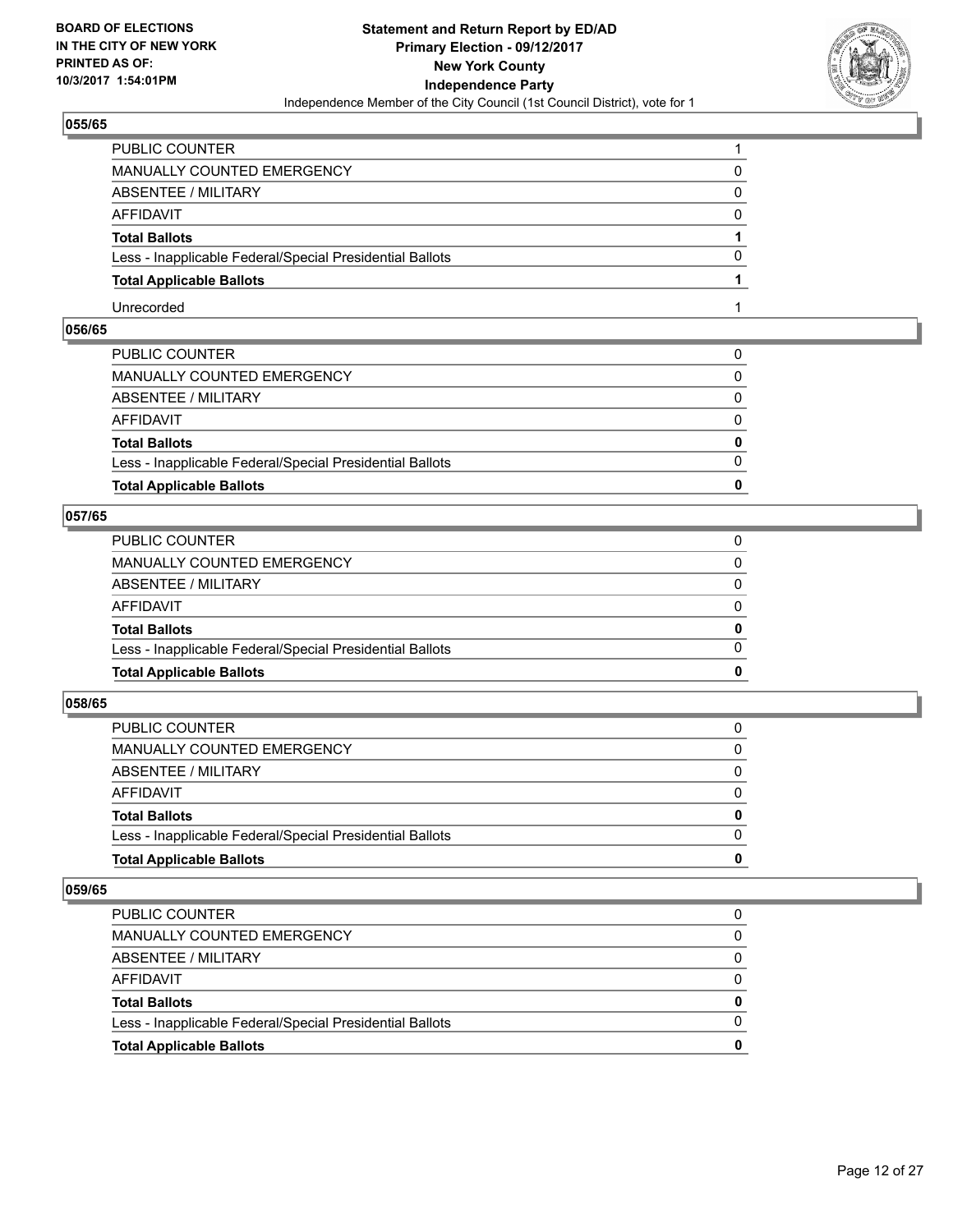

| <b>Total Applicable Ballots</b>                          | o        |
|----------------------------------------------------------|----------|
| Less - Inapplicable Federal/Special Presidential Ballots | 0        |
| <b>Total Ballots</b>                                     | $\bf{0}$ |
| <b>AFFIDAVIT</b>                                         | $\Omega$ |
| <b>ABSENTEE / MILITARY</b>                               | 0        |
| <b>MANUALLY COUNTED EMERGENCY</b>                        | $\Omega$ |
| PUBLIC COUNTER                                           | 0        |

#### **061/65**

| PUBLIC COUNTER                                           | 0            |
|----------------------------------------------------------|--------------|
| MANUALLY COUNTED EMERGENCY                               | 0            |
| ABSENTEE / MILITARY                                      | $\Omega$     |
| AFFIDAVIT                                                | $\Omega$     |
| <b>Total Ballots</b>                                     | $\mathbf{0}$ |
| Less - Inapplicable Federal/Special Presidential Ballots | $\Omega$     |
| <b>Total Applicable Ballots</b>                          | 0            |
|                                                          |              |

#### **062/65**

| <b>Total Applicable Ballots</b>                          | 0        |
|----------------------------------------------------------|----------|
| Less - Inapplicable Federal/Special Presidential Ballots | $\Omega$ |
| <b>Total Ballots</b>                                     | 0        |
| <b>AFFIDAVIT</b>                                         | 0        |
| ABSENTEE / MILITARY                                      | 0        |
| MANUALLY COUNTED EMERGENCY                               | 0        |
| PUBLIC COUNTER                                           |          |

#### **063/65**

| <b>Total Votes</b>                                       |   |
|----------------------------------------------------------|---|
| CHRISTOPHER MARTE (WRITE-IN)                             |   |
| <b>Total Applicable Ballots</b>                          |   |
| Less - Inapplicable Federal/Special Presidential Ballots | 0 |
| <b>Total Ballots</b>                                     |   |
| <b>AFFIDAVIT</b>                                         | 0 |
| <b>ABSENTEE / MILITARY</b>                               | 0 |
| <b>MANUALLY COUNTED EMERGENCY</b>                        | 0 |
| PUBLIC COUNTER                                           |   |

| PUBLIC COUNTER                                           |   |
|----------------------------------------------------------|---|
| MANUALLY COUNTED EMERGENCY                               | 0 |
| ABSENTEE / MILITARY                                      | 0 |
| AFFIDAVIT                                                | 0 |
| <b>Total Ballots</b>                                     |   |
| Less - Inapplicable Federal/Special Presidential Ballots | 0 |
| <b>Total Applicable Ballots</b>                          |   |
| CHRISTOPHER MARTE (WRITE-IN)                             |   |
| <b>Total Votes</b>                                       |   |
|                                                          |   |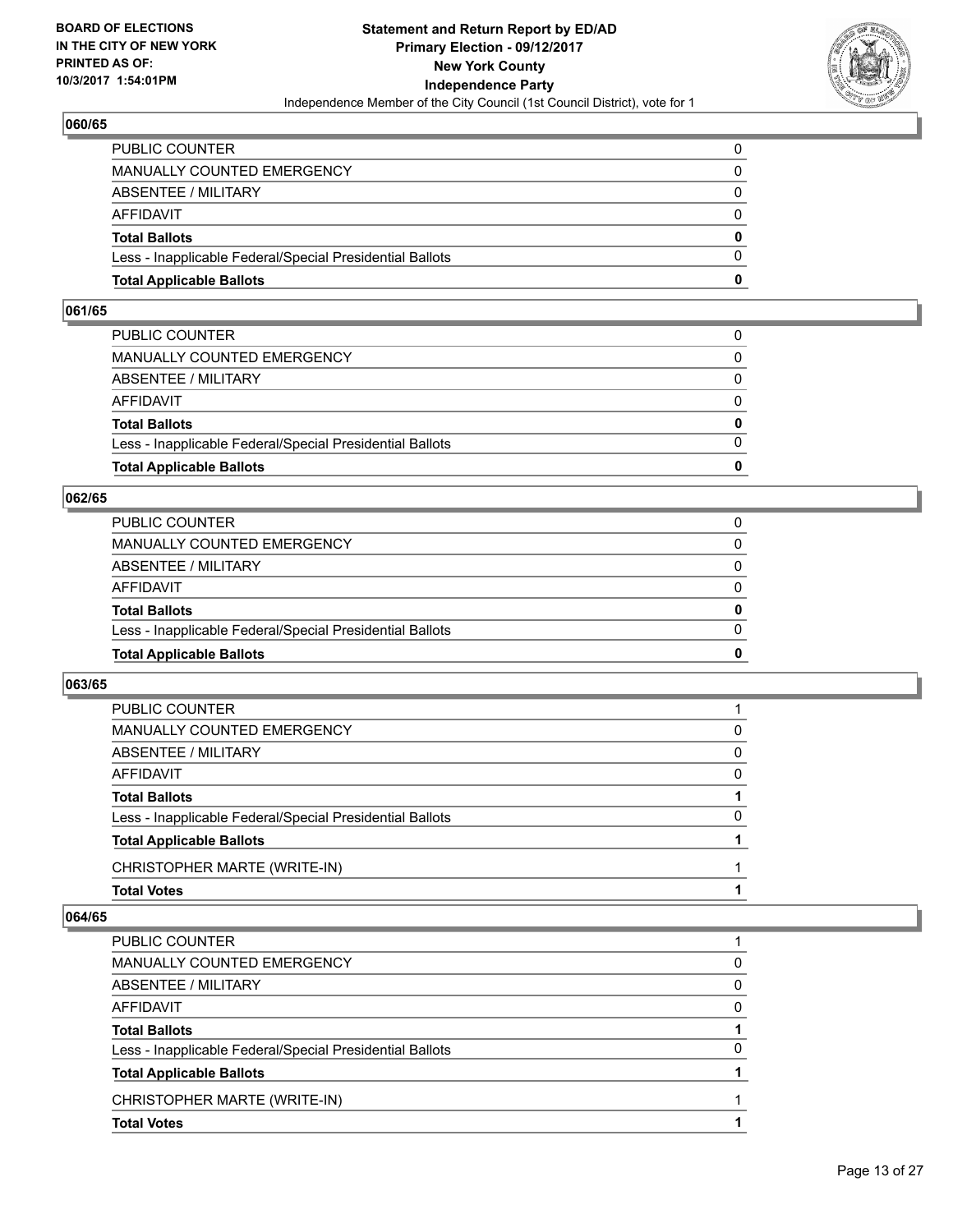

| <b>Total Applicable Ballots</b>                          | o        |
|----------------------------------------------------------|----------|
| Less - Inapplicable Federal/Special Presidential Ballots | 0        |
| <b>Total Ballots</b>                                     | $\bf{0}$ |
| <b>AFFIDAVIT</b>                                         | $\Omega$ |
| <b>ABSENTEE / MILITARY</b>                               | 0        |
| <b>MANUALLY COUNTED EMERGENCY</b>                        | $\Omega$ |
| PUBLIC COUNTER                                           | 0        |

#### **066/65**

| PUBLIC COUNTER                                           | 0            |
|----------------------------------------------------------|--------------|
| MANUALLY COUNTED EMERGENCY                               | 0            |
| ABSENTEE / MILITARY                                      | $\Omega$     |
| AFFIDAVIT                                                | $\Omega$     |
| <b>Total Ballots</b>                                     | $\mathbf{0}$ |
| Less - Inapplicable Federal/Special Presidential Ballots | $\Omega$     |
| <b>Total Applicable Ballots</b>                          | 0            |
|                                                          |              |

## **067/65**

| <b>Total Applicable Ballots</b>                          | 0        |
|----------------------------------------------------------|----------|
| Less - Inapplicable Federal/Special Presidential Ballots | $\Omega$ |
| <b>Total Ballots</b>                                     | 0        |
| <b>AFFIDAVIT</b>                                         | 0        |
| ABSENTEE / MILITARY                                      | $\Omega$ |
| MANUALLY COUNTED EMERGENCY                               | 0        |
| <b>PUBLIC COUNTER</b>                                    |          |

#### **068/65**

| <b>Total Applicable Ballots</b>                          | 0        |
|----------------------------------------------------------|----------|
| Less - Inapplicable Federal/Special Presidential Ballots |          |
| <b>Total Ballots</b>                                     | $\bf{0}$ |
| <b>AFFIDAVIT</b>                                         |          |
| ABSENTEE / MILITARY                                      | 0        |
| MANUALLY COUNTED EMERGENCY                               | 0        |
| <b>PUBLIC COUNTER</b>                                    | 0        |

| <b>Total Applicable Ballots</b>                          |   |
|----------------------------------------------------------|---|
| Less - Inapplicable Federal/Special Presidential Ballots |   |
| <b>Total Ballots</b>                                     | 0 |
| AFFIDAVIT                                                |   |
| ABSENTEE / MILITARY                                      |   |
| MANUALLY COUNTED EMERGENCY                               |   |
| <b>PUBLIC COUNTER</b>                                    |   |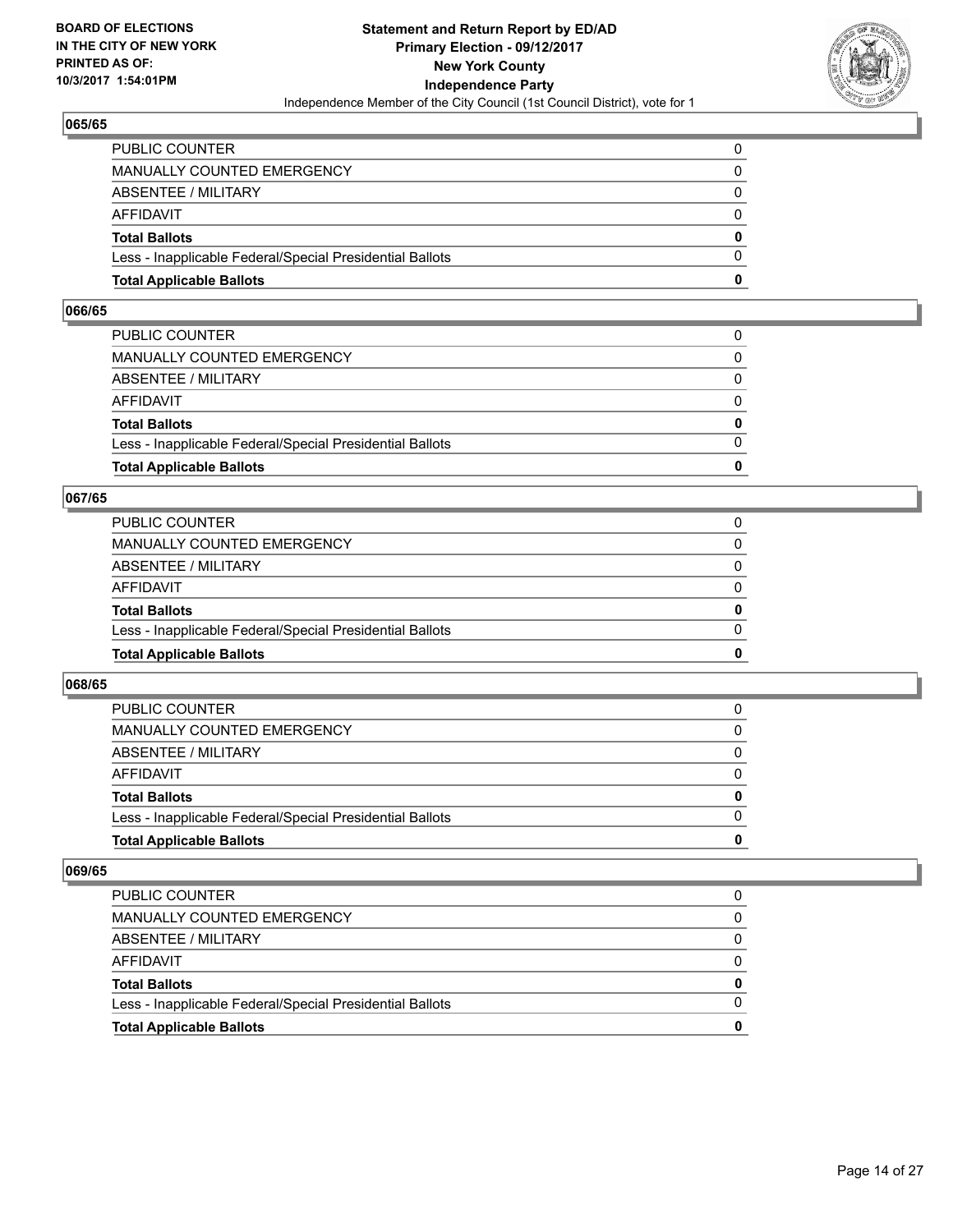

| <b>Total Applicable Ballots</b>                          | n        |
|----------------------------------------------------------|----------|
| Less - Inapplicable Federal/Special Presidential Ballots | $\Omega$ |
| <b>Total Ballots</b>                                     | $\bf{0}$ |
| AFFIDAVIT                                                | $\Omega$ |
| <b>ABSENTEE / MILITARY</b>                               | $\Omega$ |
| MANUALLY COUNTED EMERGENCY                               | 0        |
| PUBLIC COUNTER                                           | 0        |

#### **072/65**

| <b>Total Applicable Ballots</b>                          | 0            |
|----------------------------------------------------------|--------------|
|                                                          |              |
| Less - Inapplicable Federal/Special Presidential Ballots | $\Omega$     |
| <b>Total Ballots</b>                                     | $\mathbf{0}$ |
| AFFIDAVIT                                                | $\Omega$     |
| ABSENTEE / MILITARY                                      | $\Omega$     |
| MANUALLY COUNTED EMERGENCY                               | 0            |
| PUBLIC COUNTER                                           |              |
|                                                          |              |

#### **073/65**

| <b>Total Applicable Ballots</b>                          | 0        |
|----------------------------------------------------------|----------|
| Less - Inapplicable Federal/Special Presidential Ballots | $\Omega$ |
| <b>Total Ballots</b>                                     | 0        |
| AFFIDAVIT                                                | $\Omega$ |
| <b>ABSENTEE / MILITARY</b>                               | $\Omega$ |
| <b>MANUALLY COUNTED EMERGENCY</b>                        |          |
| PUBLIC COUNTER                                           |          |

#### **074/65**

| <b>Total Applicable Ballots</b>                          | 0        |
|----------------------------------------------------------|----------|
| Less - Inapplicable Federal/Special Presidential Ballots |          |
| <b>Total Ballots</b>                                     | $\bf{0}$ |
| <b>AFFIDAVIT</b>                                         |          |
| ABSENTEE / MILITARY                                      | 0        |
| MANUALLY COUNTED EMERGENCY                               | 0        |
| <b>PUBLIC COUNTER</b>                                    | 0        |

| <b>Total Applicable Ballots</b>                          |   |
|----------------------------------------------------------|---|
| Less - Inapplicable Federal/Special Presidential Ballots |   |
| <b>Total Ballots</b>                                     | 0 |
| AFFIDAVIT                                                |   |
| ABSENTEE / MILITARY                                      |   |
| MANUALLY COUNTED EMERGENCY                               |   |
| PUBLIC COUNTER                                           |   |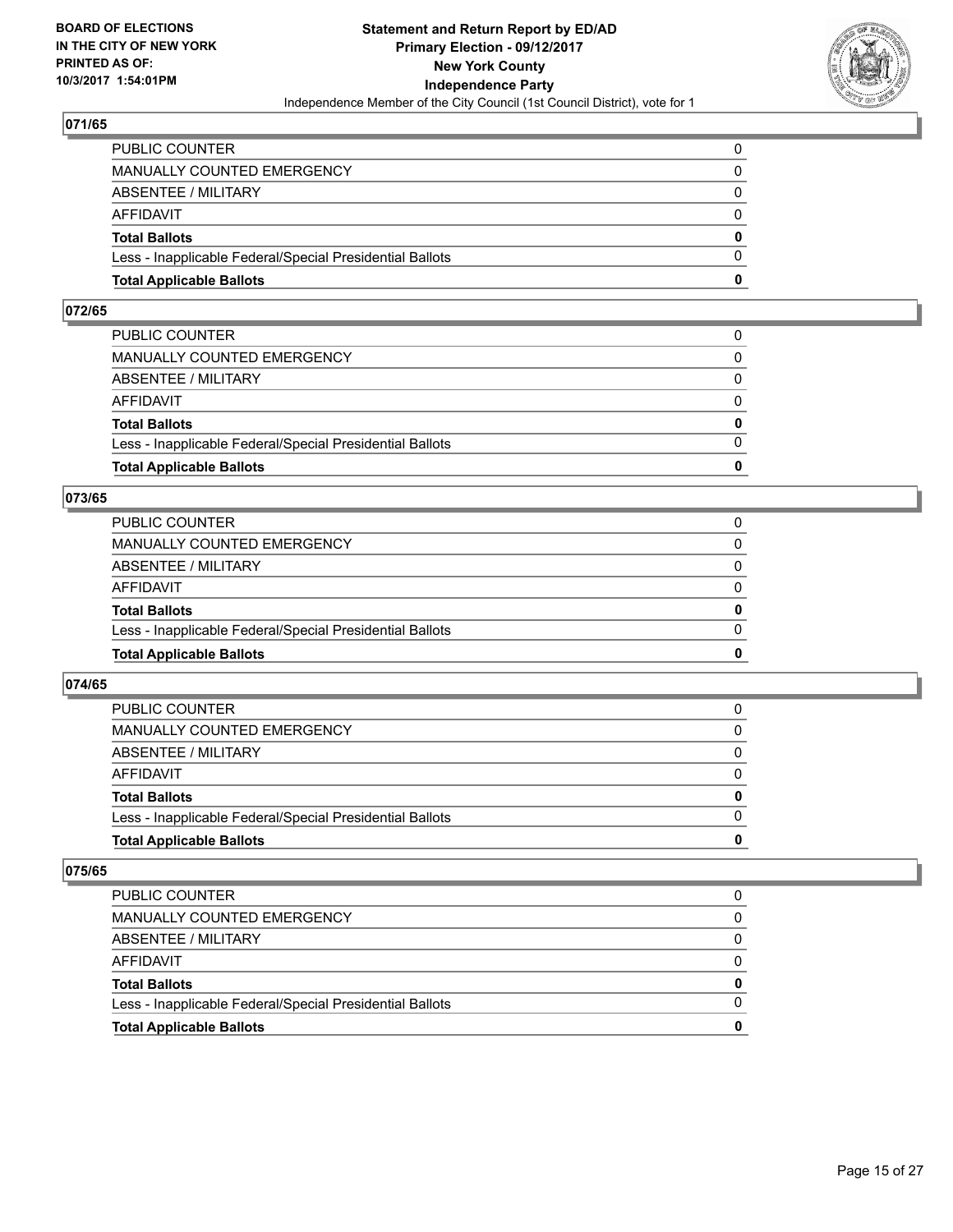

| <b>Total Applicable Ballots</b>                          | n        |
|----------------------------------------------------------|----------|
| Less - Inapplicable Federal/Special Presidential Ballots | $\Omega$ |
| <b>Total Ballots</b>                                     | $\bf{0}$ |
| AFFIDAVIT                                                | $\Omega$ |
| <b>ABSENTEE / MILITARY</b>                               | $\Omega$ |
| MANUALLY COUNTED EMERGENCY                               | 0        |
| PUBLIC COUNTER                                           | 0        |

#### **080/65**

| PUBLIC COUNTER                                           | 0            |
|----------------------------------------------------------|--------------|
| MANUALLY COUNTED EMERGENCY                               | $\Omega$     |
| ABSENTEE / MILITARY                                      | $\Omega$     |
| AFFIDAVIT                                                | $\Omega$     |
| <b>Total Ballots</b>                                     | $\mathbf{0}$ |
| Less - Inapplicable Federal/Special Presidential Ballots | $\Omega$     |
| <b>Total Applicable Ballots</b>                          | 0            |
|                                                          |              |

#### **081/65**

| <b>Total Applicable Ballots</b>                          | 0            |
|----------------------------------------------------------|--------------|
| Less - Inapplicable Federal/Special Presidential Ballots | $\Omega$     |
| <b>Total Ballots</b>                                     | $\mathbf{0}$ |
| AFFIDAVIT                                                | $\Omega$     |
| ABSENTEE / MILITARY                                      | 0            |
| MANUALLY COUNTED EMERGENCY                               | 0            |
| <b>PUBLIC COUNTER</b>                                    |              |

# **082/65 COMBINED into: 017/65**

## **084/65 COMBINED into: 017/65**

**085/65** 

| <b>Total Applicable Ballots</b>                          | 0            |
|----------------------------------------------------------|--------------|
|                                                          |              |
| Less - Inapplicable Federal/Special Presidential Ballots | $\Omega$     |
| <b>Total Ballots</b>                                     | $\mathbf{0}$ |
| AFFIDAVIT                                                | $\Omega$     |
| ABSENTEE / MILITARY                                      | 0            |
| MANUALLY COUNTED EMERGENCY                               | $\Omega$     |
| PUBLIC COUNTER                                           |              |

| <b>Total Applicable Ballots</b>                          | 0        |
|----------------------------------------------------------|----------|
| Less - Inapplicable Federal/Special Presidential Ballots | $\Omega$ |
| <b>Total Ballots</b>                                     | $\bf{0}$ |
| AFFIDAVIT                                                | $\Omega$ |
| ABSENTEE / MILITARY                                      | 0        |
| MANUALLY COUNTED EMERGENCY                               | 0        |
| <b>PUBLIC COUNTER</b>                                    | 0        |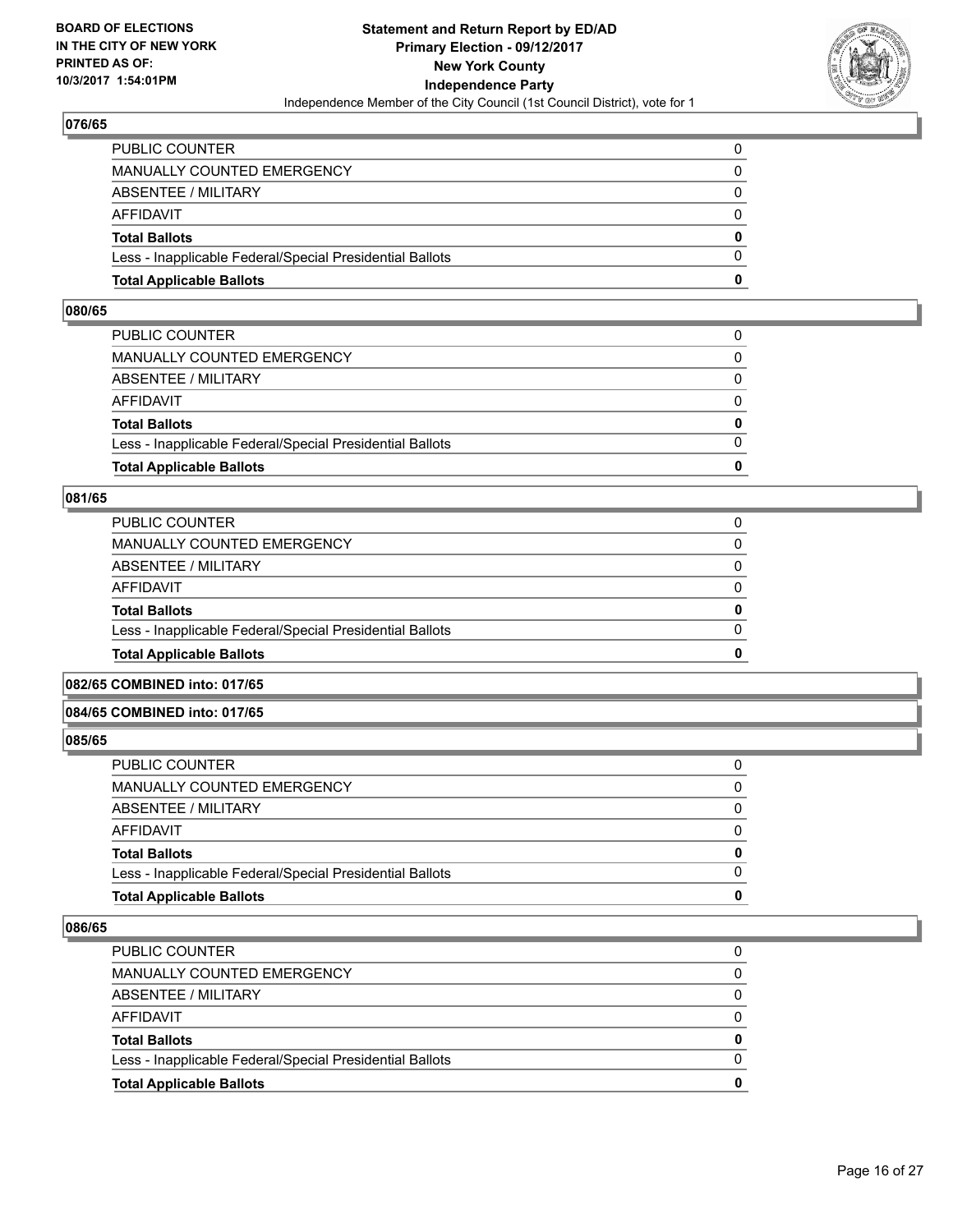

| <b>Total Applicable Ballots</b>                          | n        |
|----------------------------------------------------------|----------|
| Less - Inapplicable Federal/Special Presidential Ballots | $\Omega$ |
| <b>Total Ballots</b>                                     | $\bf{0}$ |
| AFFIDAVIT                                                | $\Omega$ |
| <b>ABSENTEE / MILITARY</b>                               | $\Omega$ |
| <b>MANUALLY COUNTED EMERGENCY</b>                        | $\Omega$ |
| PUBLIC COUNTER                                           |          |

#### **088/65**

| <b>Total Applicable Ballots</b>                          | 0            |
|----------------------------------------------------------|--------------|
|                                                          |              |
| Less - Inapplicable Federal/Special Presidential Ballots | $\Omega$     |
| <b>Total Ballots</b>                                     | $\mathbf{0}$ |
| AFFIDAVIT                                                | $\Omega$     |
| ABSENTEE / MILITARY                                      | $\Omega$     |
| MANUALLY COUNTED EMERGENCY                               | 0            |
| PUBLIC COUNTER                                           |              |
|                                                          |              |

#### **089/65**

| <b>Total Applicable Ballots</b>                          | 0            |
|----------------------------------------------------------|--------------|
| Less - Inapplicable Federal/Special Presidential Ballots | $\Omega$     |
| <b>Total Ballots</b>                                     | 0            |
| <b>AFFIDAVIT</b>                                         | 0            |
| ABSENTEE / MILITARY                                      | 0            |
| MANUALLY COUNTED EMERGENCY                               | $\mathbf{0}$ |
| PUBLIC COUNTER                                           |              |

#### **090/65**

| <b>Total Applicable Ballots</b>                          | 0        |
|----------------------------------------------------------|----------|
| Less - Inapplicable Federal/Special Presidential Ballots |          |
| <b>Total Ballots</b>                                     | $\bf{0}$ |
| <b>AFFIDAVIT</b>                                         |          |
| ABSENTEE / MILITARY                                      | 0        |
| MANUALLY COUNTED EMERGENCY                               | 0        |
| <b>PUBLIC COUNTER</b>                                    | 0        |

| <b>Total Applicable Ballots</b>                          |   |
|----------------------------------------------------------|---|
| Less - Inapplicable Federal/Special Presidential Ballots |   |
| <b>Total Ballots</b>                                     | 0 |
| AFFIDAVIT                                                |   |
| ABSENTEE / MILITARY                                      |   |
| MANUALLY COUNTED EMERGENCY                               |   |
| <b>PUBLIC COUNTER</b>                                    |   |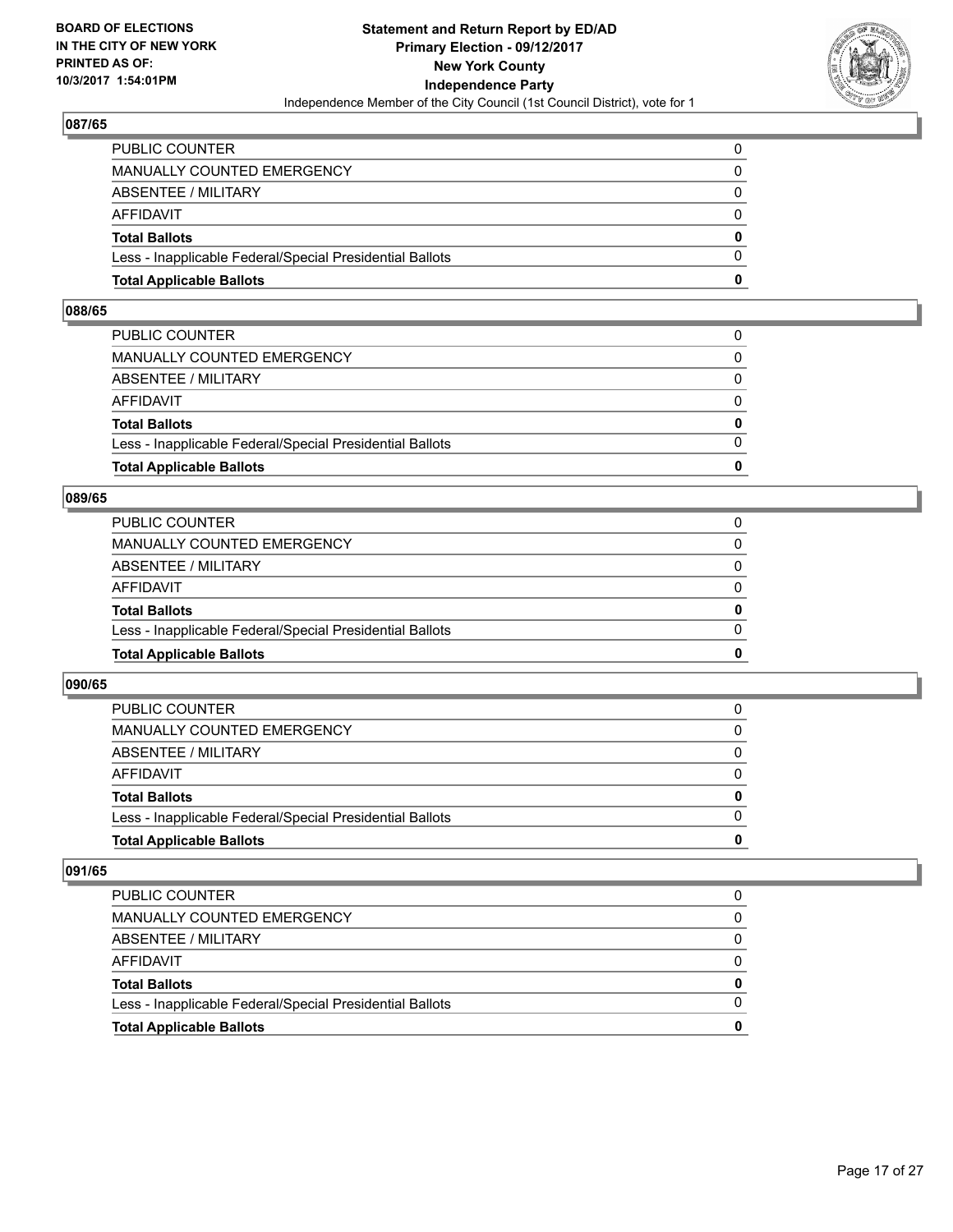

| <b>Total Applicable Ballots</b>                          | o        |
|----------------------------------------------------------|----------|
| Less - Inapplicable Federal/Special Presidential Ballots | $\Omega$ |
| <b>Total Ballots</b>                                     | 0        |
| AFFIDAVIT                                                | $\Omega$ |
| <b>ABSENTEE / MILITARY</b>                               | 0        |
| MANUALLY COUNTED EMERGENCY                               | 0        |
| PUBLIC COUNTER                                           |          |

#### **093/65**

| Less - Inapplicable Federal/Special Presidential Ballots | $\Omega$ |
|----------------------------------------------------------|----------|
| <b>Total Ballots</b>                                     | $\bf{0}$ |
| <b>AFFIDAVIT</b>                                         | $\Omega$ |
| <b>ABSENTEE / MILITARY</b>                               | 0        |
| MANUALLY COUNTED EMERGENCY                               | $\Omega$ |
| PUBLIC COUNTER                                           | 0        |

**094/65 COMBINED into: 017/65**

#### **095/65 COMBINED into: 017/65**

#### **096/65 COMBINED into: 017/65**

#### **097/65 COMBINED into: 017/65**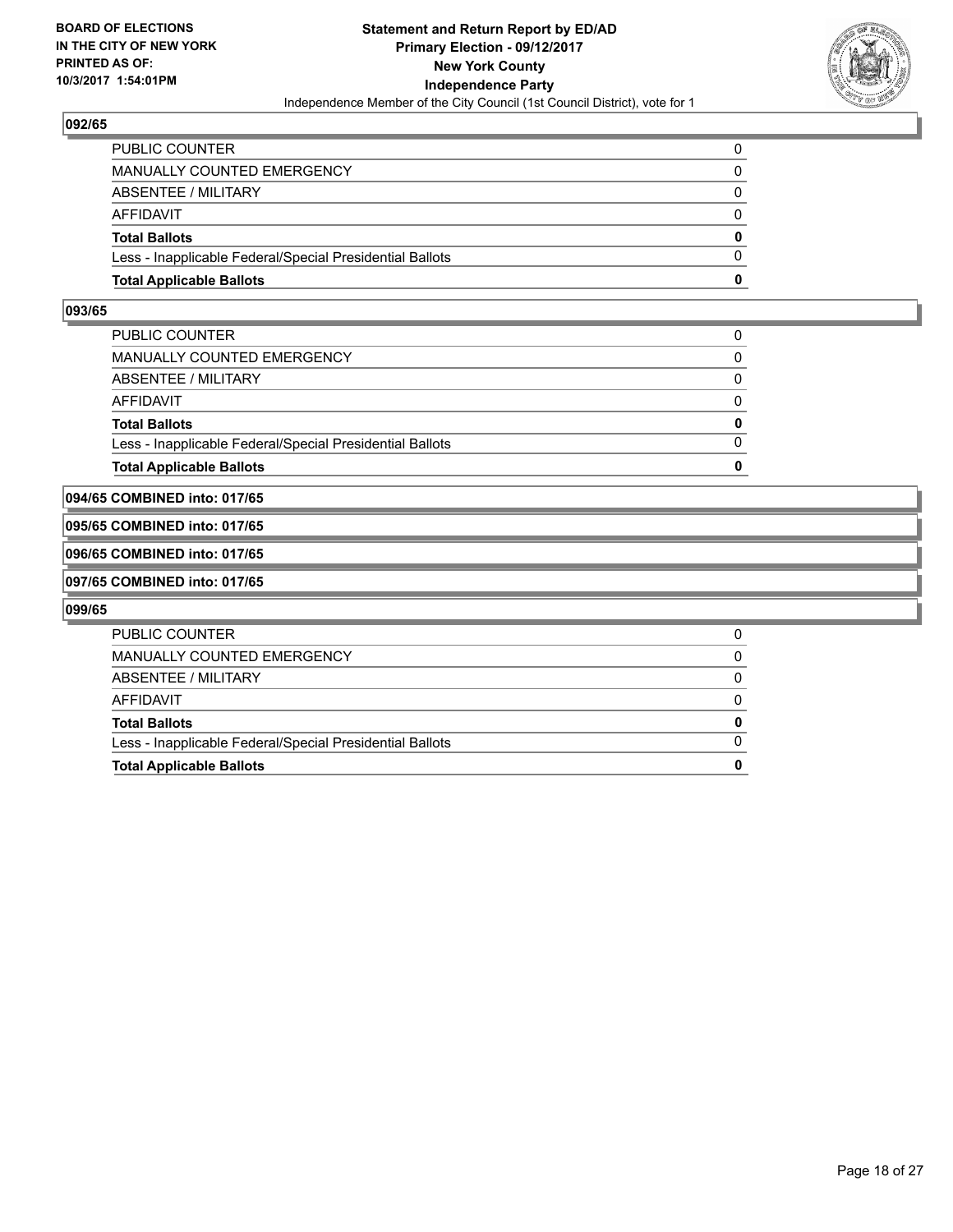

| PUBLIC COUNTER                                           |          |
|----------------------------------------------------------|----------|
| MANUALLY COUNTED EMERGENCY                               | 0        |
| ABSENTEE / MILITARY                                      | 0        |
| AFFIDAVIT                                                | $\Omega$ |
| <b>Total Ballots</b>                                     |          |
| Less - Inapplicable Federal/Special Presidential Ballots | $\Omega$ |
| <b>Total Applicable Ballots</b>                          |          |
| UNATTRIBUTABLE WRITE-IN (WRITE-IN)                       |          |
| <b>Total Votes</b>                                       |          |

## **002/66**

| PUBLIC COUNTER                                           | 0        |
|----------------------------------------------------------|----------|
| MANUALLY COUNTED EMERGENCY                               | $\Omega$ |
| ABSENTEE / MILITARY                                      |          |
| AFFIDAVIT                                                | 0        |
| <b>Total Ballots</b>                                     |          |
| Less - Inapplicable Federal/Special Presidential Ballots | 0        |
| <b>Total Applicable Ballots</b>                          |          |
| AARON S. FOLDENAUER (WRITE-IN)                           |          |
| <b>Total Votes</b>                                       |          |

## **003/66**

| <b>Total Applicable Ballots</b>                          | 0 |
|----------------------------------------------------------|---|
| Less - Inapplicable Federal/Special Presidential Ballots | 0 |
| <b>Total Ballots</b>                                     | 0 |
| AFFIDAVIT                                                | 0 |
| ABSENTEE / MILITARY                                      | 0 |
| MANUALLY COUNTED EMERGENCY                               | 0 |
| PUBLIC COUNTER                                           |   |

# **004/66**

| <b>Total Applicable Ballots</b>                          | 0 |
|----------------------------------------------------------|---|
| Less - Inapplicable Federal/Special Presidential Ballots | 0 |
| <b>Total Ballots</b>                                     | 0 |
| AFFIDAVIT                                                | 0 |
| ABSENTEE / MILITARY                                      | 0 |
| MANUALLY COUNTED EMERGENCY                               | 0 |
| PUBLIC COUNTER                                           |   |
|                                                          |   |

| <b>Total Applicable Ballots</b>                          | 0 |
|----------------------------------------------------------|---|
| Less - Inapplicable Federal/Special Presidential Ballots | 0 |
| <b>Total Ballots</b>                                     | 0 |
| AFFIDAVIT                                                | 0 |
| ABSENTEE / MILITARY                                      |   |
| MANUALLY COUNTED EMERGENCY                               | 0 |
| <b>PUBLIC COUNTER</b>                                    | 0 |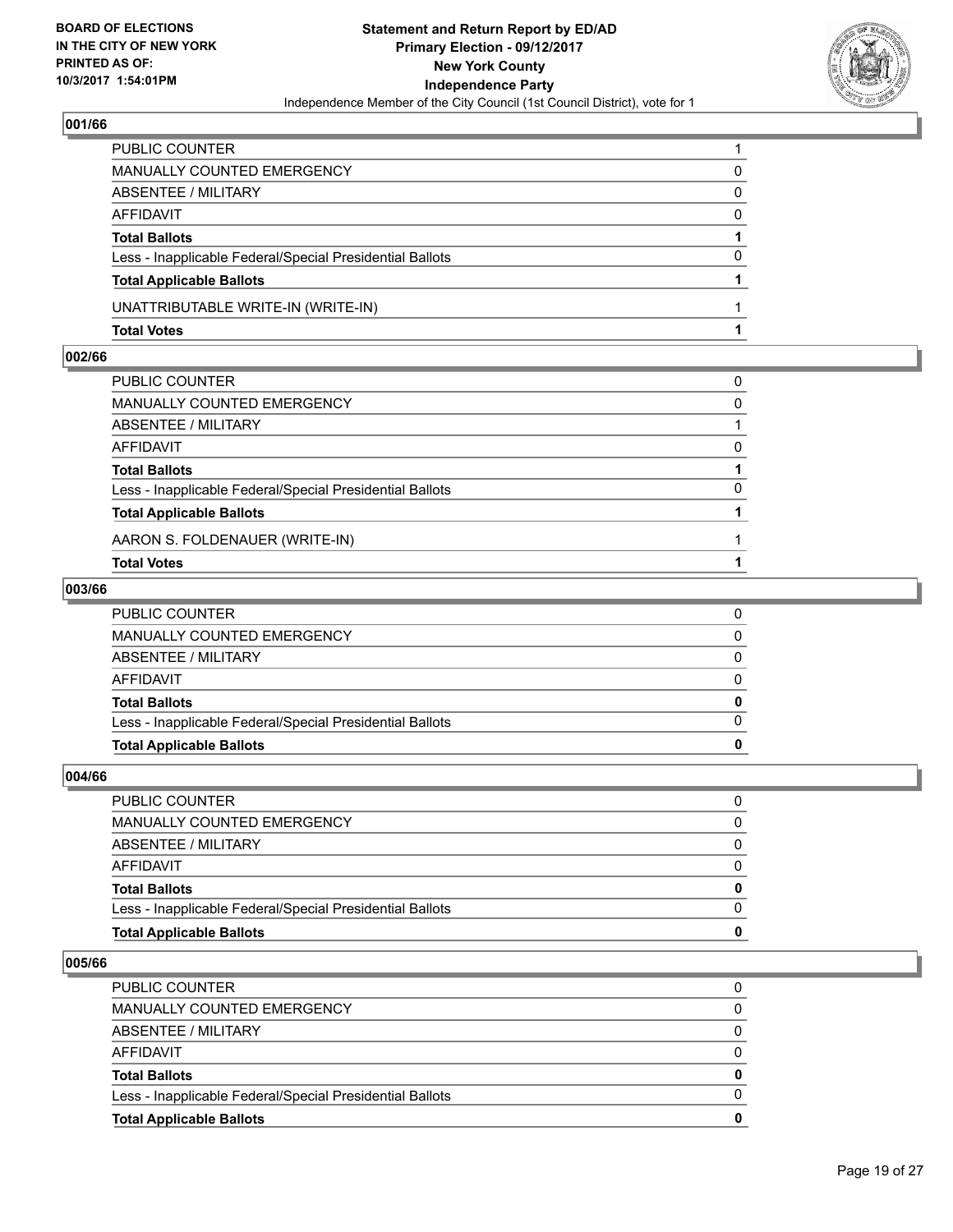

| <b>Total Applicable Ballots</b>                          | o        |
|----------------------------------------------------------|----------|
| Less - Inapplicable Federal/Special Presidential Ballots | 0        |
| <b>Total Ballots</b>                                     | $\bf{0}$ |
| <b>AFFIDAVIT</b>                                         | $\Omega$ |
| <b>ABSENTEE / MILITARY</b>                               | 0        |
| <b>MANUALLY COUNTED EMERGENCY</b>                        | $\Omega$ |
| PUBLIC COUNTER                                           | 0        |

#### **007/66**

| <b>Total Applicable Ballots</b>                          | 0            |
|----------------------------------------------------------|--------------|
|                                                          |              |
| Less - Inapplicable Federal/Special Presidential Ballots | $\Omega$     |
| <b>Total Ballots</b>                                     | $\mathbf{0}$ |
| AFFIDAVIT                                                | $\Omega$     |
| ABSENTEE / MILITARY                                      | $\Omega$     |
| MANUALLY COUNTED EMERGENCY                               | 0            |
| PUBLIC COUNTER                                           |              |
|                                                          |              |

#### **008/66**

| <b>Total Applicable Ballots</b>                          | 0        |
|----------------------------------------------------------|----------|
| Less - Inapplicable Federal/Special Presidential Ballots | $\Omega$ |
| <b>Total Ballots</b>                                     | 0        |
| <b>AFFIDAVIT</b>                                         | 0        |
| ABSENTEE / MILITARY                                      | 0        |
| MANUALLY COUNTED EMERGENCY                               | 0        |
| PUBLIC COUNTER                                           |          |

#### **009/66**

| <b>Total Applicable Ballots</b>                          | 0        |
|----------------------------------------------------------|----------|
| Less - Inapplicable Federal/Special Presidential Ballots |          |
| <b>Total Ballots</b>                                     | $\bf{0}$ |
| <b>AFFIDAVIT</b>                                         |          |
| ABSENTEE / MILITARY                                      | 0        |
| MANUALLY COUNTED EMERGENCY                               | 0        |
| <b>PUBLIC COUNTER</b>                                    | 0        |

| <b>Total Applicable Ballots</b>                          | 0 |
|----------------------------------------------------------|---|
| Less - Inapplicable Federal/Special Presidential Ballots |   |
| <b>Total Ballots</b>                                     | 0 |
| AFFIDAVIT                                                |   |
| ABSENTEE / MILITARY                                      |   |
| MANUALLY COUNTED EMERGENCY                               | 0 |
| <b>PUBLIC COUNTER</b>                                    | 0 |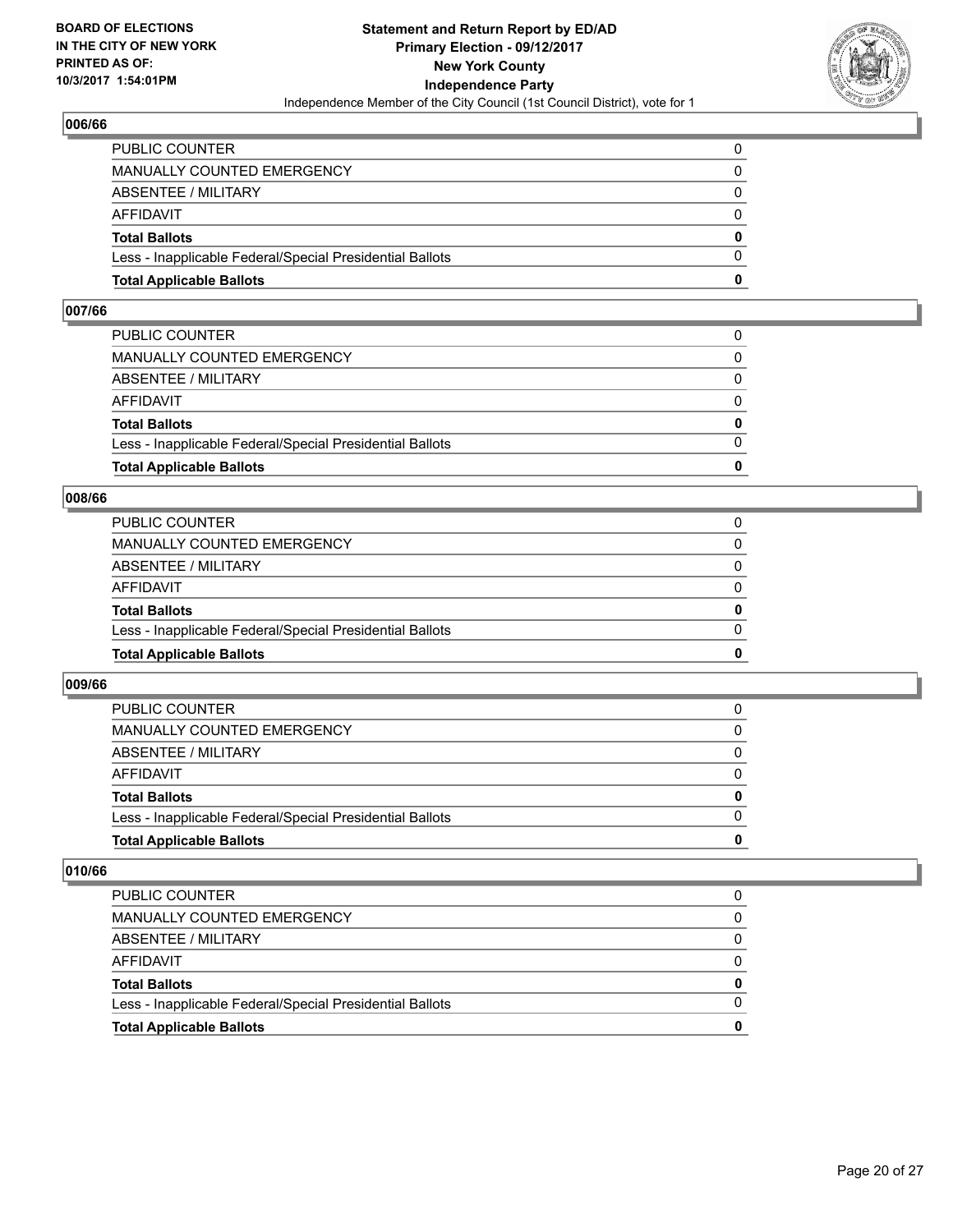

| ABSENTEE / MILITARY<br>AFFIDAVIT                         | $\mathbf{0}$<br>$\Omega$ |
|----------------------------------------------------------|--------------------------|
| <b>Total Ballots</b>                                     |                          |
| Less - Inapplicable Federal/Special Presidential Ballots | $\Omega$                 |
| <b>Total Applicable Ballots</b>                          |                          |
| UNATTRIBUTABLE WRITE-IN (WRITE-IN)                       |                          |
| <b>Total Votes</b>                                       |                          |

### **012/66**

| <b>Total Applicable Ballots</b>                          | $\bf{0}$     |
|----------------------------------------------------------|--------------|
| Less - Inapplicable Federal/Special Presidential Ballots | $\Omega$     |
| <b>Total Ballots</b>                                     | $\bf{0}$     |
| AFFIDAVIT                                                | 0            |
| ABSENTEE / MILITARY                                      | $\Omega$     |
| MANUALLY COUNTED EMERGENCY                               | $\mathbf{0}$ |
| PUBLIC COUNTER                                           | 0            |
|                                                          |              |

# **013/66**

| <b>Total Applicable Ballots</b>                          | $\bf{0}$     |
|----------------------------------------------------------|--------------|
| Less - Inapplicable Federal/Special Presidential Ballots | $\Omega$     |
| <b>Total Ballots</b>                                     | $\bf{0}$     |
| AFFIDAVIT                                                | 0            |
| ABSENTEE / MILITARY                                      | $\Omega$     |
| MANUALLY COUNTED EMERGENCY                               | $\mathbf{0}$ |
| PUBLIC COUNTER                                           | 0            |
|                                                          |              |

# **014/66**

| PUBLIC COUNTER                                           | 0            |
|----------------------------------------------------------|--------------|
| MANUALLY COUNTED EMERGENCY                               | 0            |
| ABSENTEE / MILITARY                                      | $\Omega$     |
| AFFIDAVIT                                                | $\Omega$     |
| <b>Total Ballots</b>                                     | $\mathbf{0}$ |
| Less - Inapplicable Federal/Special Presidential Ballots | $\Omega$     |
| <b>Total Applicable Ballots</b>                          | 0            |
|                                                          |              |

| 0 |
|---|
| 0 |
|   |
|   |
| 0 |
|   |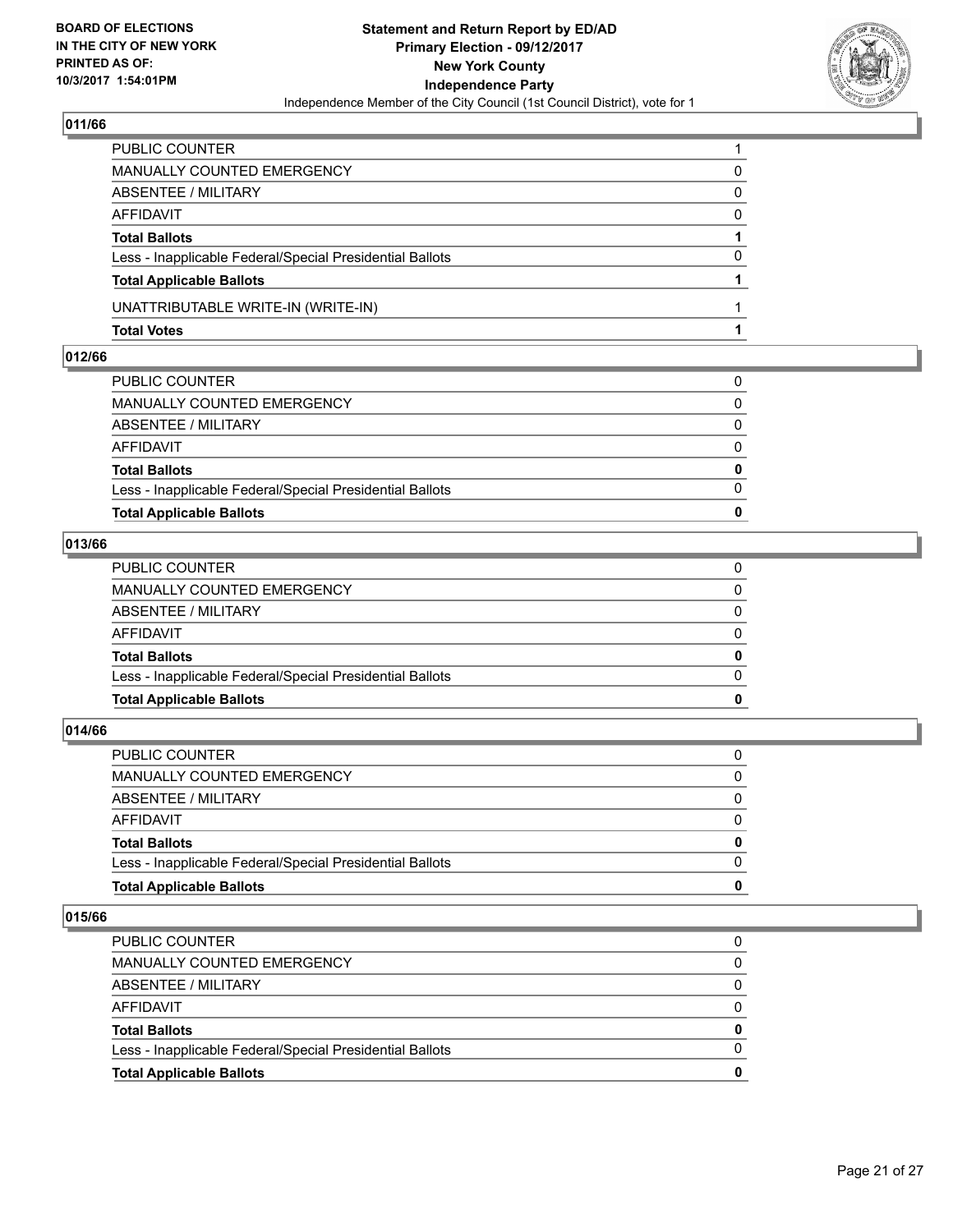

| <b>Total Applicable Ballots</b>                          | 0            |
|----------------------------------------------------------|--------------|
| Less - Inapplicable Federal/Special Presidential Ballots | $\Omega$     |
| <b>Total Ballots</b>                                     | $\mathbf{0}$ |
| AFFIDAVIT                                                | $\Omega$     |
| <b>ABSENTEE / MILITARY</b>                               | 0            |
| MANUALLY COUNTED EMERGENCY                               | 0            |
| PUBLIC COUNTER                                           | 0            |

# **017/66 COMBINED into: 016/66**

#### **018/66**

| PUBLIC COUNTER                                           | 0            |
|----------------------------------------------------------|--------------|
| MANUALLY COUNTED EMERGENCY                               | $\Omega$     |
| ABSENTEE / MILITARY                                      | $\mathbf{0}$ |
| AFFIDAVIT                                                | $\Omega$     |
| <b>Total Ballots</b>                                     | $\mathbf{0}$ |
| Less - Inapplicable Federal/Special Presidential Ballots | $\Omega$     |
| <b>Total Applicable Ballots</b>                          | 0            |
|                                                          |              |

# **019/66**

| <b>Total Applicable Ballots</b>                          | 0            |
|----------------------------------------------------------|--------------|
|                                                          |              |
| Less - Inapplicable Federal/Special Presidential Ballots | $\Omega$     |
| <b>Total Ballots</b>                                     | $\mathbf{0}$ |
| AFFIDAVIT                                                | $\Omega$     |
| ABSENTEE / MILITARY                                      | $\mathbf{0}$ |
| MANUALLY COUNTED EMERGENCY                               | $\Omega$     |
| PUBLIC COUNTER                                           |              |

### **020/66**

| <b>Total Applicable Ballots</b>                          | 0        |
|----------------------------------------------------------|----------|
| Less - Inapplicable Federal/Special Presidential Ballots | $\Omega$ |
| <b>Total Ballots</b>                                     | 0        |
| <b>AFFIDAVIT</b>                                         | $\Omega$ |
| <b>ABSENTEE / MILITARY</b>                               | $\Omega$ |
| <b>MANUALLY COUNTED EMERGENCY</b>                        |          |
| PUBLIC COUNTER                                           |          |

| <b>Total Applicable Ballots</b>                          | 0        |
|----------------------------------------------------------|----------|
| Less - Inapplicable Federal/Special Presidential Ballots | $\Omega$ |
| <b>Total Ballots</b>                                     | 0        |
| AFFIDAVIT                                                | 0        |
| ABSENTEE / MILITARY                                      |          |
| MANUALLY COUNTED EMERGENCY                               | 0        |
| <b>PUBLIC COUNTER</b>                                    | 0        |
|                                                          |          |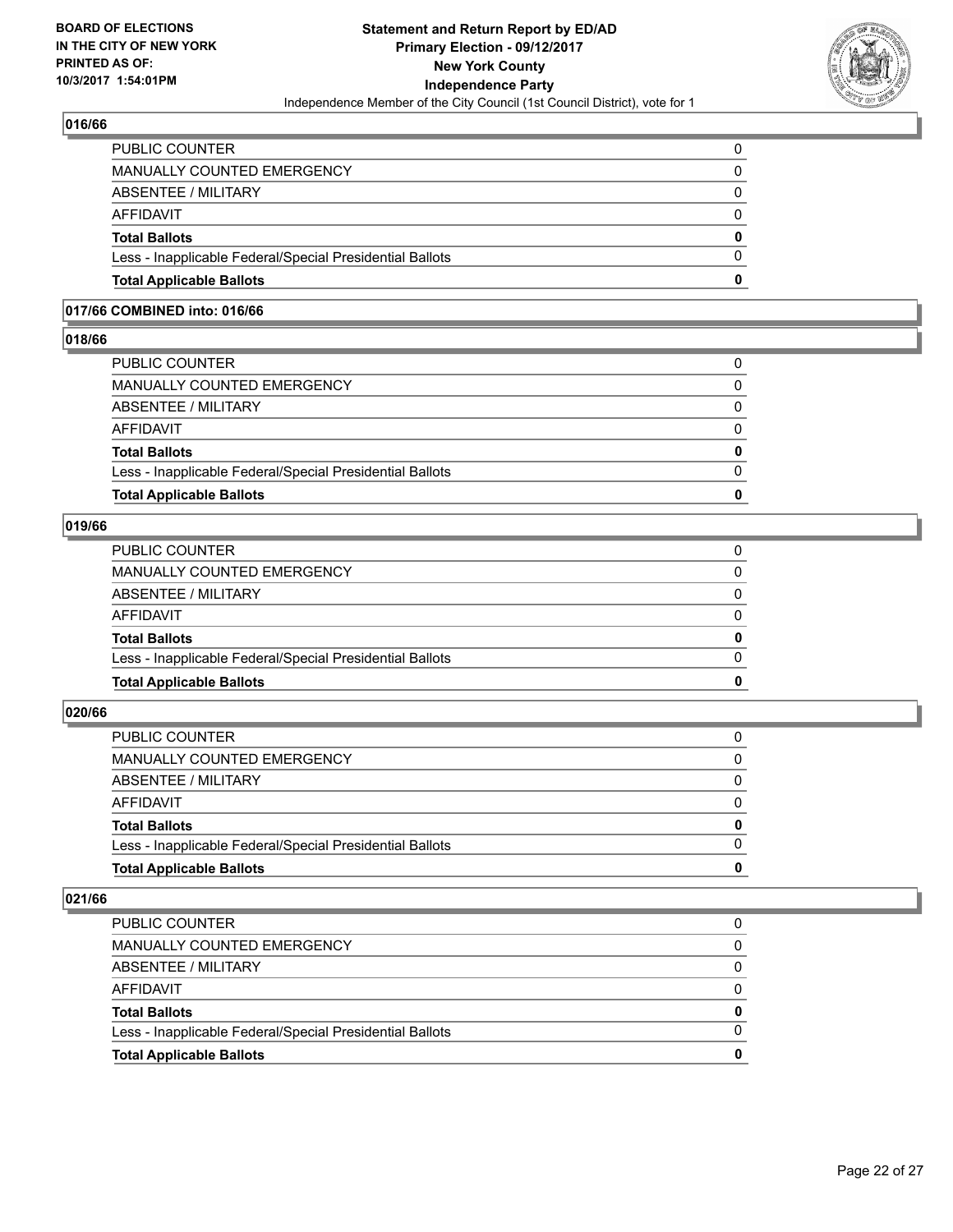

| <b>Total Applicable Ballots</b>                          | n            |
|----------------------------------------------------------|--------------|
| Less - Inapplicable Federal/Special Presidential Ballots | $\Omega$     |
| <b>Total Ballots</b>                                     | $\mathbf{0}$ |
| AFFIDAVIT                                                | $\Omega$     |
| <b>ABSENTEE / MILITARY</b>                               | $\Omega$     |
| <b>MANUALLY COUNTED EMERGENCY</b>                        | $\Omega$     |
| PUBLIC COUNTER                                           |              |

#### **023/66**

| <b>Total Applicable Ballots</b>                          | 0            |
|----------------------------------------------------------|--------------|
|                                                          |              |
| Less - Inapplicable Federal/Special Presidential Ballots | $\Omega$     |
| <b>Total Ballots</b>                                     | $\mathbf{0}$ |
| AFFIDAVIT                                                | $\Omega$     |
| ABSENTEE / MILITARY                                      | $\Omega$     |
| MANUALLY COUNTED EMERGENCY                               | 0            |
| PUBLIC COUNTER                                           |              |
|                                                          |              |

#### **024/66**

| <b>Total Applicable Ballots</b>                          | 0        |
|----------------------------------------------------------|----------|
| Less - Inapplicable Federal/Special Presidential Ballots | $\Omega$ |
| <b>Total Ballots</b>                                     | 0        |
| <b>AFFIDAVIT</b>                                         | $\Omega$ |
| ABSENTEE / MILITARY                                      | 0        |
| MANUALLY COUNTED EMERGENCY                               | $\Omega$ |
| PUBLIC COUNTER                                           |          |

#### **025/66**

| <b>Total Applicable Ballots</b>                          | 0        |
|----------------------------------------------------------|----------|
| Less - Inapplicable Federal/Special Presidential Ballots |          |
| <b>Total Ballots</b>                                     | $\bf{0}$ |
| <b>AFFIDAVIT</b>                                         |          |
| ABSENTEE / MILITARY                                      | 0        |
| MANUALLY COUNTED EMERGENCY                               | 0        |
| <b>PUBLIC COUNTER</b>                                    | 0        |

| <b>Total Applicable Ballots</b>                          |   |
|----------------------------------------------------------|---|
| Less - Inapplicable Federal/Special Presidential Ballots |   |
| <b>Total Ballots</b>                                     | 0 |
| AFFIDAVIT                                                |   |
| ABSENTEE / MILITARY                                      |   |
| MANUALLY COUNTED EMERGENCY                               |   |
| PUBLIC COUNTER                                           |   |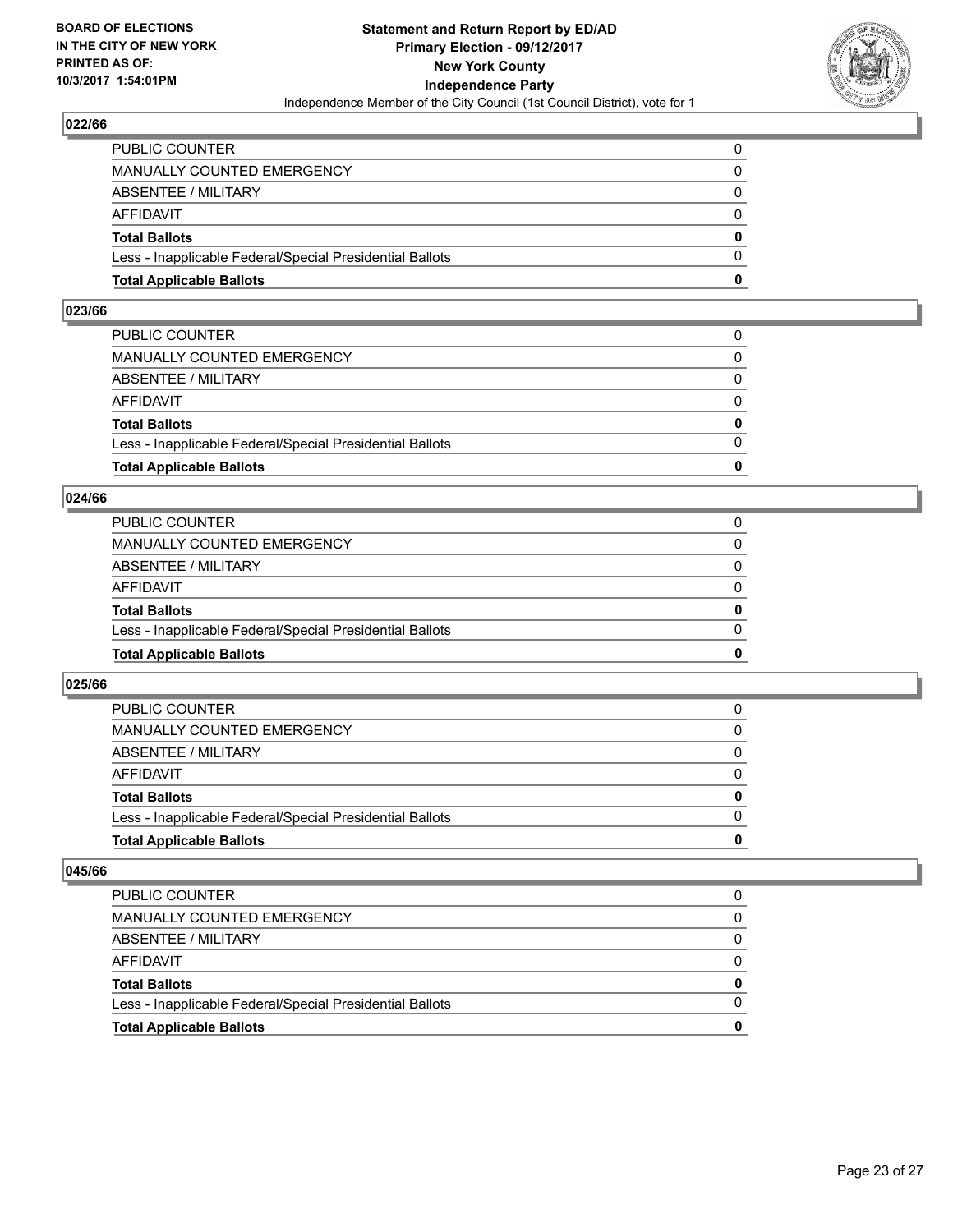

| <b>Total Applicable Ballots</b>                          | o            |
|----------------------------------------------------------|--------------|
| Less - Inapplicable Federal/Special Presidential Ballots | 0            |
| <b>Total Ballots</b>                                     | $\mathbf{0}$ |
| AFFIDAVIT                                                | $\Omega$     |
| ABSENTEE / MILITARY                                      | 0            |
| MANUALLY COUNTED EMERGENCY                               | $\Omega$     |
| PUBLIC COUNTER                                           | 0            |

#### **047/66**

| <b>Total Applicable Ballots</b>                          | 0            |
|----------------------------------------------------------|--------------|
|                                                          |              |
| Less - Inapplicable Federal/Special Presidential Ballots | $\Omega$     |
| <b>Total Ballots</b>                                     | $\mathbf{0}$ |
| AFFIDAVIT                                                | $\Omega$     |
| ABSENTEE / MILITARY                                      | $\Omega$     |
| MANUALLY COUNTED EMERGENCY                               | 0            |
| PUBLIC COUNTER                                           |              |
|                                                          |              |

#### **048/66**

| <b>Total Applicable Ballots</b>                          | 0        |
|----------------------------------------------------------|----------|
| Less - Inapplicable Federal/Special Presidential Ballots | $\Omega$ |
| <b>Total Ballots</b>                                     | 0        |
| <b>AFFIDAVIT</b>                                         | 0        |
| ABSENTEE / MILITARY                                      | $\Omega$ |
| <b>MANUALLY COUNTED EMERGENCY</b>                        | 0        |
| PUBLIC COUNTER                                           |          |

#### **049/66**

| <b>Total Applicable Ballots</b>                          | 0        |
|----------------------------------------------------------|----------|
| Less - Inapplicable Federal/Special Presidential Ballots |          |
| <b>Total Ballots</b>                                     | $\bf{0}$ |
| <b>AFFIDAVIT</b>                                         |          |
| ABSENTEE / MILITARY                                      | 0        |
| MANUALLY COUNTED EMERGENCY                               | 0        |
| <b>PUBLIC COUNTER</b>                                    | 0        |

| <b>Total Applicable Ballots</b>                          |   |
|----------------------------------------------------------|---|
| Less - Inapplicable Federal/Special Presidential Ballots |   |
| <b>Total Ballots</b>                                     | 0 |
| AFFIDAVIT                                                |   |
| ABSENTEE / MILITARY                                      |   |
| MANUALLY COUNTED EMERGENCY                               |   |
| PUBLIC COUNTER                                           |   |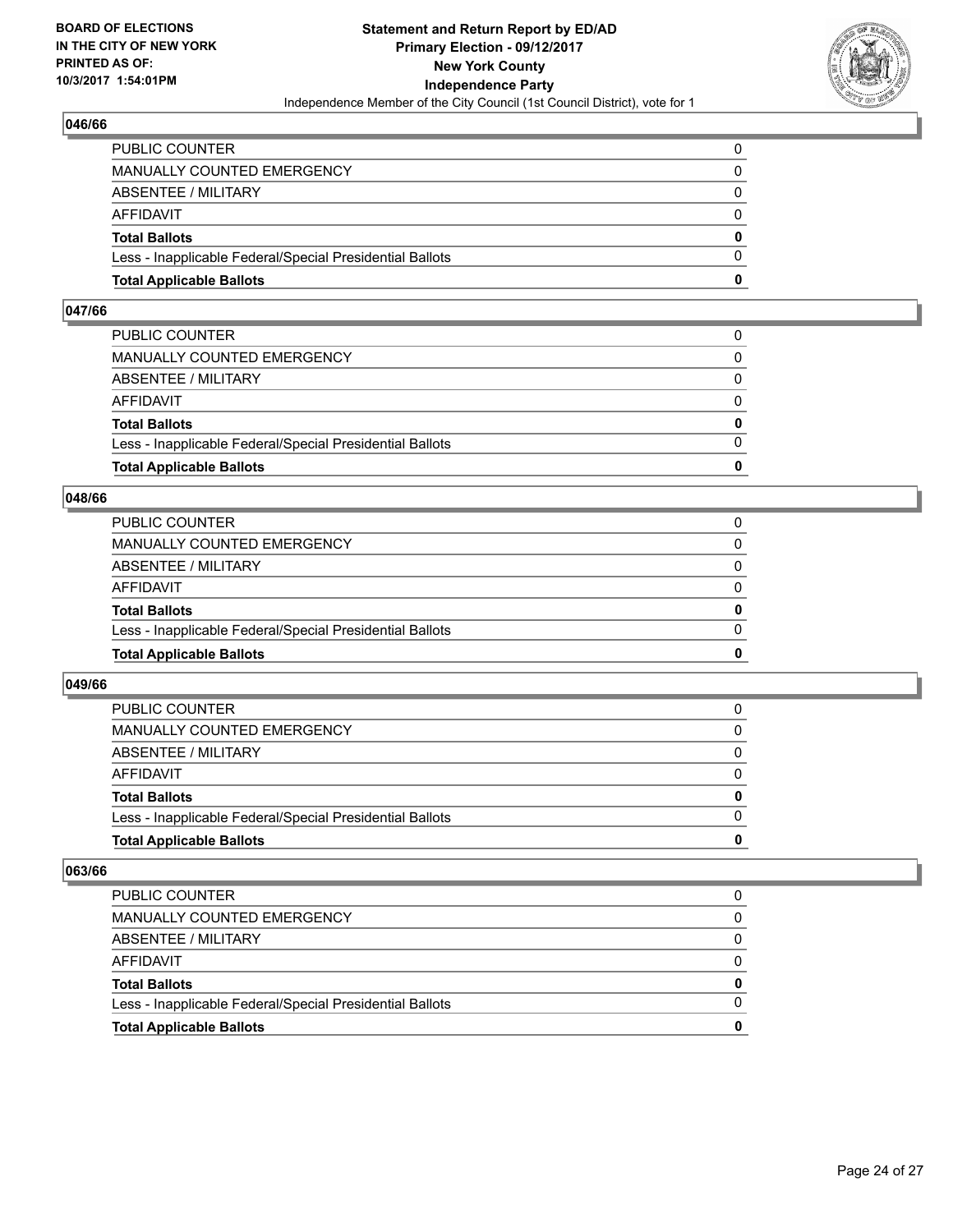

| <b>Total Votes</b>                                       |   |
|----------------------------------------------------------|---|
| CAROLINA RIVERA (WRITE-IN)                               |   |
| <b>Total Applicable Ballots</b>                          |   |
| Less - Inapplicable Federal/Special Presidential Ballots | 0 |
| <b>Total Ballots</b>                                     |   |
| <b>AFFIDAVIT</b>                                         | 0 |
| <b>ABSENTEE / MILITARY</b>                               | 0 |
| <b>MANUALLY COUNTED EMERGENCY</b>                        | 0 |
| PUBLIC COUNTER                                           |   |

### **091/66**

| <b>Total Applicable Ballots</b>                          | 0            |
|----------------------------------------------------------|--------------|
| Less - Inapplicable Federal/Special Presidential Ballots | $\Omega$     |
| <b>Total Ballots</b>                                     | $\mathbf{0}$ |
| AFFIDAVIT                                                | $\Omega$     |
| ABSENTEE / MILITARY                                      | 0            |
| MANUALLY COUNTED EMERGENCY                               | $\Omega$     |
| PUBLIC COUNTER                                           | 0            |

### **094/66 COMBINED into: 104/66**

## **097/66**

| <b>Total Applicable Ballots</b>                          | 0            |
|----------------------------------------------------------|--------------|
| Less - Inapplicable Federal/Special Presidential Ballots | $\Omega$     |
| <b>Total Ballots</b>                                     | $\mathbf{0}$ |
| AFFIDAVIT                                                | $\Omega$     |
| ABSENTEE / MILITARY                                      | $\mathbf{0}$ |
| MANUALLY COUNTED EMERGENCY                               | 0            |
| PUBLIC COUNTER                                           | 0            |

| PUBLIC COUNTER                                           |              |
|----------------------------------------------------------|--------------|
| MANUALLY COUNTED EMERGENCY                               | 0            |
| ABSENTEE / MILITARY                                      | 0            |
| AFFIDAVIT                                                | <sup>0</sup> |
| <b>Total Ballots</b>                                     |              |
| Less - Inapplicable Federal/Special Presidential Ballots | 0            |
| <b>Total Applicable Ballots</b>                          |              |
| CHRISTOPHER MARTE (WRITE-IN)                             |              |
| <b>Total Votes</b>                                       |              |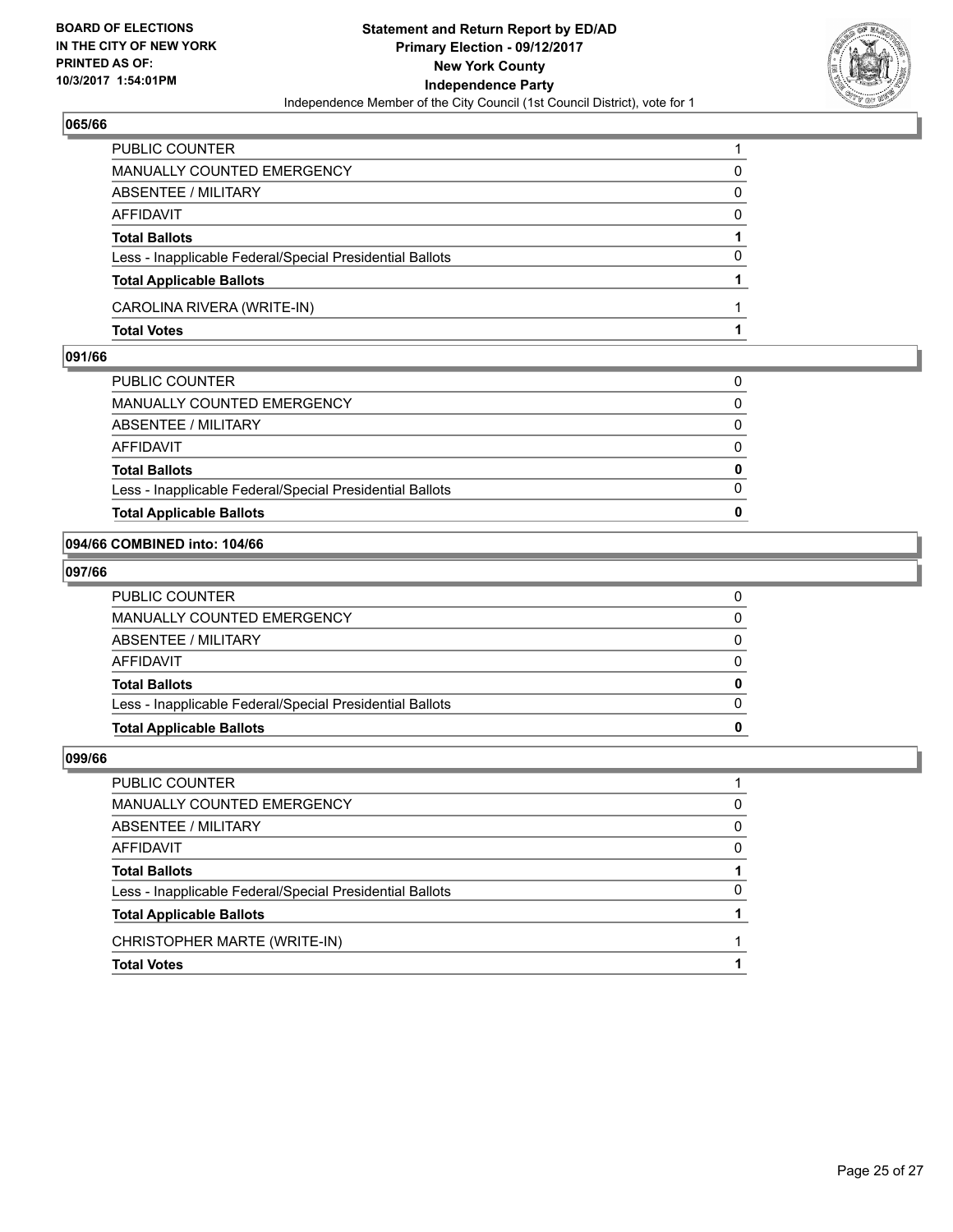

| <b>Total Applicable Ballots</b>                          | o            |
|----------------------------------------------------------|--------------|
| Less - Inapplicable Federal/Special Presidential Ballots | $\Omega$     |
| <b>Total Ballots</b>                                     | $\mathbf{0}$ |
| AFFIDAVIT                                                | 0            |
| ABSENTEE / MILITARY                                      | $\Omega$     |
| <b>MANUALLY COUNTED EMERGENCY</b>                        |              |
| PUBLIC COUNTER                                           |              |

#### **104/66**

| <b>Total Applicable Ballots</b>                          | $\bf{0}$     |
|----------------------------------------------------------|--------------|
| Less - Inapplicable Federal/Special Presidential Ballots | $\Omega$     |
| <b>Total Ballots</b>                                     | 0            |
| AFFIDAVIT                                                | 0            |
| ABSENTEE / MILITARY                                      | $\Omega$     |
| MANUALLY COUNTED EMERGENCY                               | $\mathbf{0}$ |
| PUBLIC COUNTER                                           | 0            |
|                                                          |              |

| <b>PUBLIC COUNTER</b>                                    |   |
|----------------------------------------------------------|---|
| MANUALLY COUNTED EMERGENCY                               | 0 |
| ABSENTEE / MILITARY                                      | 0 |
| AFFIDAVIT                                                | 0 |
| <b>Total Ballots</b>                                     |   |
| Less - Inapplicable Federal/Special Presidential Ballots | 0 |
| <b>Total Applicable Ballots</b>                          |   |
| UNATTRIBUTABLE WRITE-IN (WRITE-IN)                       |   |
| <b>Total Votes</b>                                       |   |
|                                                          |   |